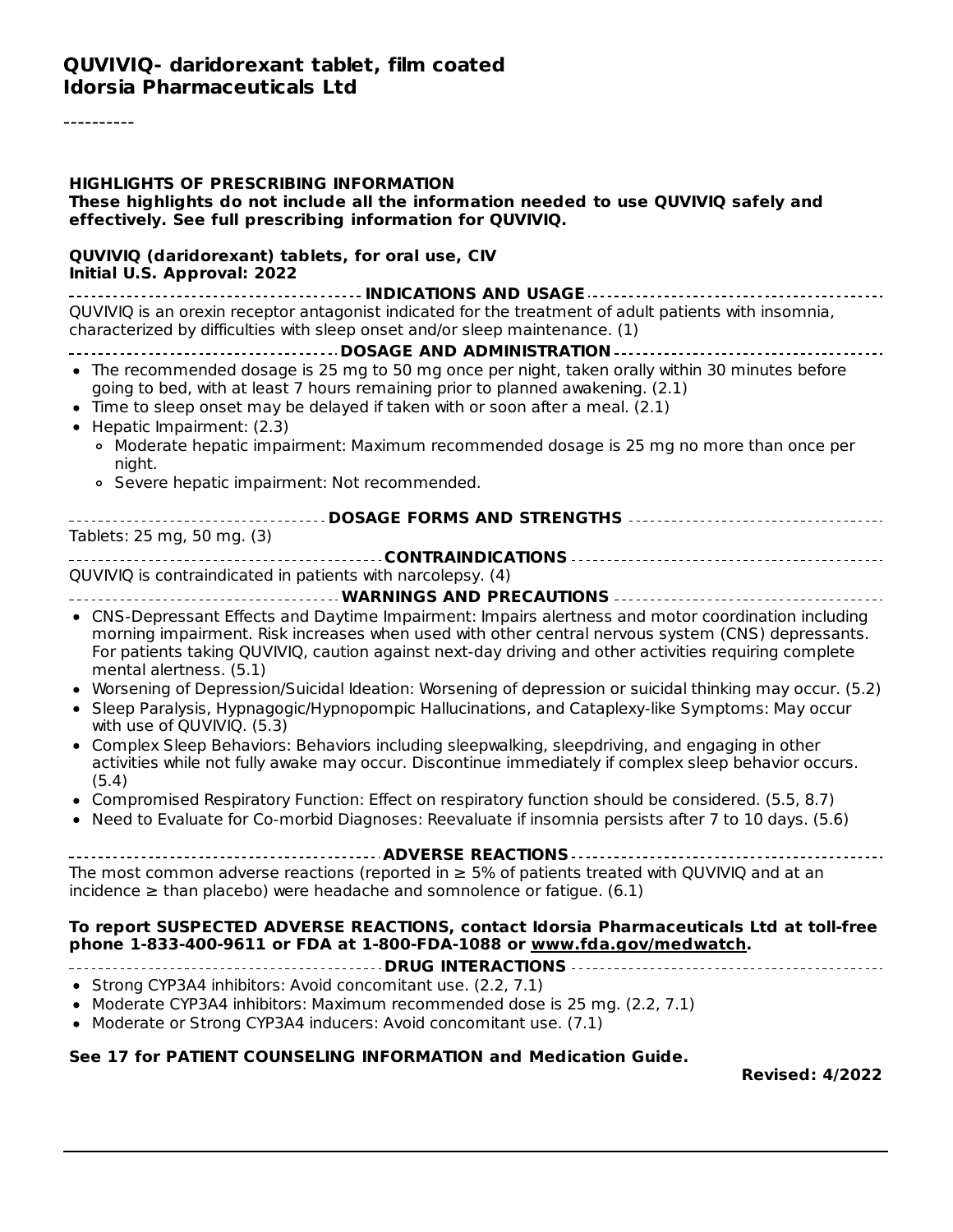### **FULL PRESCRIBING INFORMATION: CONTENTS\***

#### **1 INDICATIONS AND USAGE**

### **2 DOSAGE AND ADMINISTRATION**

2.1 Recommended Dosage

2.2 Dosage Recommendations for Concomitant Use with CYP3A4 Inhibitors or CYP3A4 Inducers

2.3 Dosage Recommendations for Patients with Hepatic Impairment

# **3 DOSAGE FORMS AND STRENGTHS**

# **4 CONTRAINDICATIONS**

# **5 WARNINGS AND PRECAUTIONS**

5.1 CNS-Depressant Effects and Daytime Impairment

5.2 Worsening of Depression/Suicidal Ideation

5.3 Sleep Paralysis, Hypnagogic/Hypnopompic Hallucinations, and Cataplexy-like Symptoms

- 5.4 Complex Sleep Behaviors
- 5.5 Patients with Compromised Respiratory Function
- 5.6 Need to Evaluate for Co-morbid Diagnoses

# **6 ADVERSE REACTIONS**

6.1 Clinical Trials Experience

# **7 DRUG INTERACTIONS**

7.1 Drugs Having Clinically Important Interactions with QUVIVIQ

# **8 USE IN SPECIFIC POPULATIONS**

- 8.1 Pregnancy
- 8.2 Lactation
- 8.4 Pediatric Use
- 8.5 Geriatric Use
- 8.6 Hepatic Impairment
- 8.7 Patients with Compromised Respiratory Function

# **9 DRUG ABUSE AND DEPENDENCE**

- 9.1 Controlled Substance
- 9.2 Abuse
- 9.3 Dependence

# **10 OVERDOSAGE**

#### **11 DESCRIPTION**

# **12 CLINICAL PHARMACOLOGY**

- 12.1 Mechanism of Action
- 12.2 Pharmacodynamics
- 12.3 Pharmacokinetics

# **13 NONCLINICAL TOXICOLOGY**

- 13.1 Carcinogenesis, Mutagenesis, Impairment of Fertility
- 13.2 Animal Toxicology and/or Pharmacology

# **14 CLINICAL STUDIES**

- 14.1 Controlled Clinical Studies
- 14.2 Special Safety Studies

# **16 HOW SUPPLIED/STORAGE AND HANDLING**

- 16.1 How Supplied
- 16.2 Storage and Handling

# **17 PATIENT COUNSELING INFORMATION**

\* Sections or subsections omitted from the full prescribing information are not listed.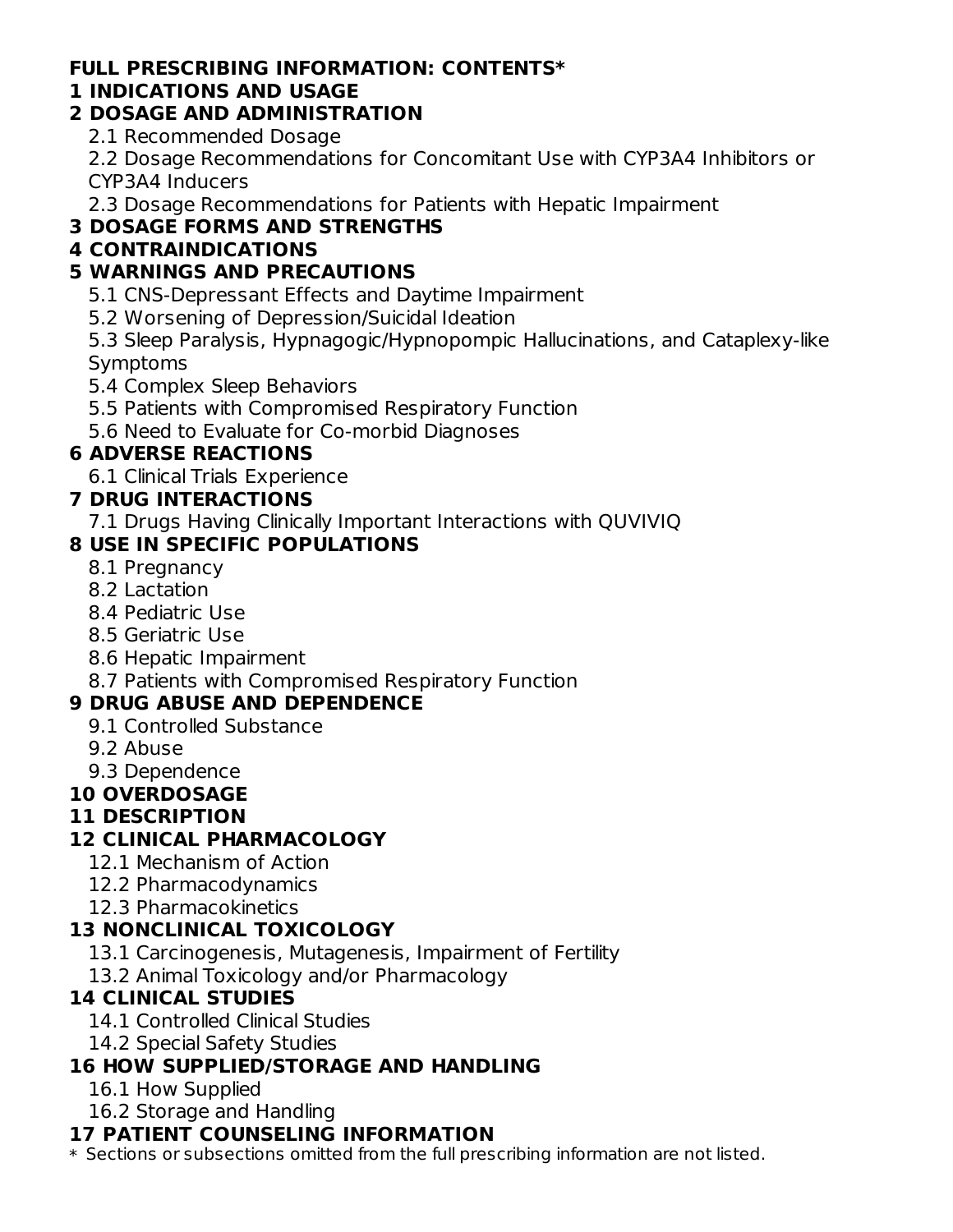# **FULL PRESCRIBING INFORMATION**

# **1 INDICATIONS AND USAGE**

QUVIVIQ is indicated for the treatment of adult patients with insomnia, characterized by difficulties with sleep onset and/or sleep maintenance [see Clinical Studies (14.1)].

# **2 DOSAGE AND ADMINISTRATION**

#### **2.1 Recommended Dosage**

The recommended dosage range is 25 mg to 50 mg of QUVIVIQ taken orally no more than once per night within 30 minutes of going to bed (with at least 7 hours remaining prior to planned awakening).

Time to sleep onset may be delayed if taken with or soon after a meal [see Clinical Pharmacology (12.3)].

#### **2.2 Dosage Recommendations for Concomitant Use with CYP3A4 Inhibitors or CYP3A4 Inducers**

Co-administration with Strong CYP3A4 Inhibitors

Avoid concomitant use of QUVIVIQ with strong inhibitors of CYP3A4 [see Drug Interactions (7.1), Clinical Pharmacology (12.3)].

Co-administration with Moderate CYP3A4 Inhibitors

The recommended dosage of QUVIVIQ is 25 mg no more than once per night when used with moderate inhibitors of CYP3A4 [see Drug Interactions (7.1), Clinical Pharmacology (12.3)].

Co-administration with Strong or Moderate CYP3A4 Inducers

Avoid concomitant use of QUVIVIQ with strong or moderate CYP3A4 inducers [see Drug Interactions (7.1)].

# **2.3 Dosage Recommendations for Patients with Hepatic Impairment**

The maximum recommended dosage in patients with moderate hepatic impairment (Child-Pugh score 7–9) is 25 mg of QUVIVIQ no more than once per night [see Use in Specific Populations (8.6), Clinical Pharmacology (12.3)].

QUVIVIQ is not recommended in patients with severe hepatic impairment (Child-Pugh score  $\geq$  10) [see Use in Specific Populations (8.6)].

# **3 DOSAGE FORMS AND STRENGTHS**

QUVIVIQ (daridorexant) tablets are available as: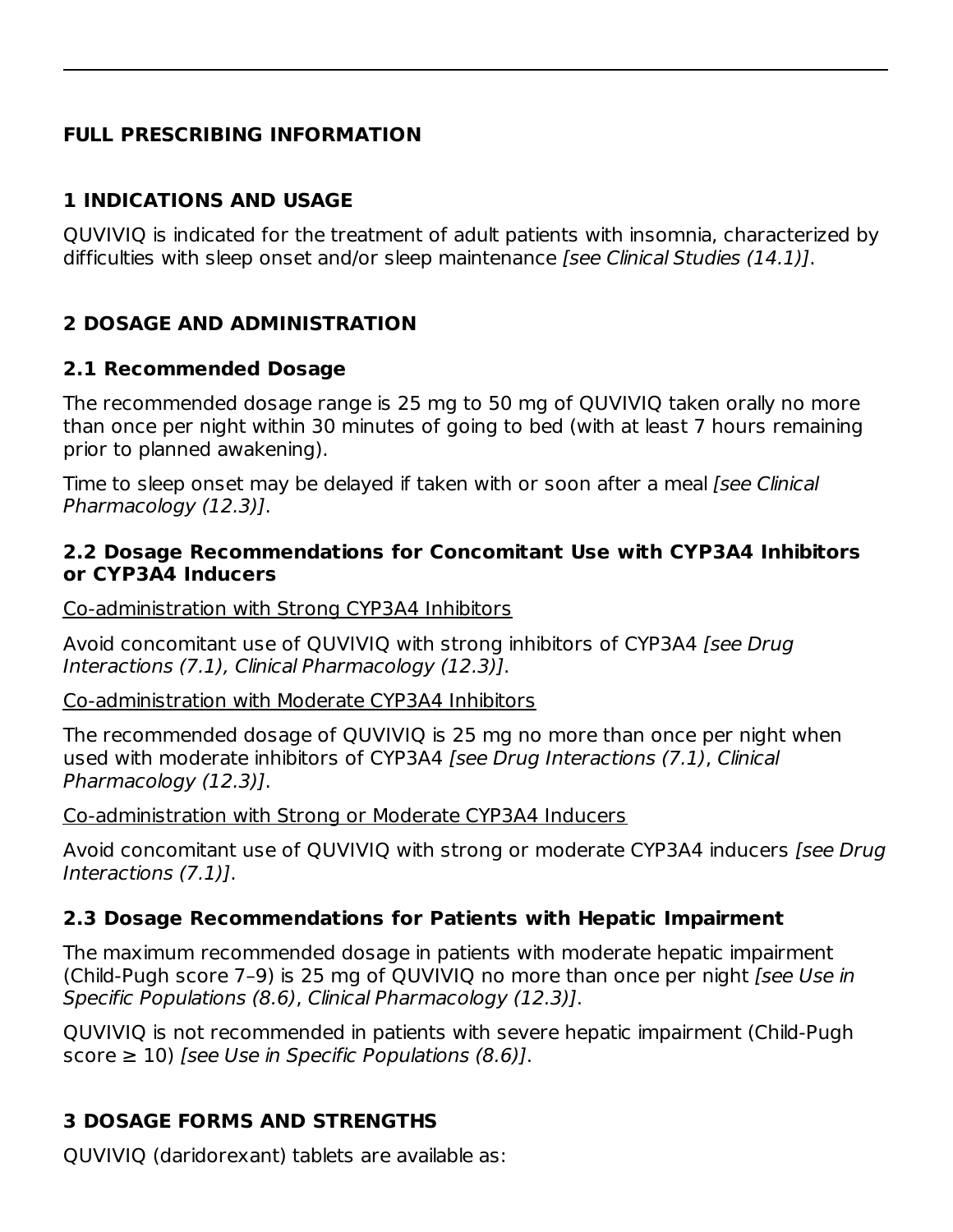25 mg: light purple, arc-triangle shaped, film-coated tablet debossed with "25" on one side and "i" (Idorsia logo) on the other side, containing 25 mg daridorexant.

50 mg: light orange, arc-triangle shaped, film-coated tablet debossed with "50" on one side and "i" (Idorsia logo) on the other side, containing 50 mg daridorexant.

# **4 CONTRAINDICATIONS**

QUVIVIQ is contraindicated in patients with narcolepsy.

# **5 WARNINGS AND PRECAUTIONS**

# **5.1 CNS-Depressant Effects and Daytime Impairment**

QUVIVIQ is a central nervous system (CNS) depressant that can impair daytime wakefulness even when used as prescribed. CNS-depressant effects may persist in some patients for up to several days after discontinuing QUVIVIQ. Prescribers should advise patients about the potential for next-day somnolence.

Driving ability was impaired in some subjects taking QUVIVIQ 50 mg [see Clinical Studies (14.2)]. The risk of daytime impairment is increased if QUVIVIQ is taken with less than a full night of sleep remaining or if a higher than recommended dose is taken *[see Dosage* and Administration (2.1)]. If QUVIVIQ is taken in these circumstances, caution patients against driving and other activities requiring complete mental alertness.

Co-administration with other CNS depressants (e.g., benzodiazepines, opioids, tricyclic antidepressants, alcohol) increases the risk of CNS depression, which can cause daytime impairment. Dosage adjustments of QUVIVIQ and of concomitant CNS depressants may be necessary when administered together because of potentially additive effects. The use of QUVIVIQ with other drugs to treat insomnia is not recommended. Advise patients not to consume alcohol in combination with QUVIVIQ because co-administration of QUVIVIQ with alcohol resulted in additive effects on psychomotor performance [see Drug Interactions (7.1)].

Because QUVIVIQ can cause drowsiness, patients, particularly the elderly, are at a higher risk of falls.

# **5.2 Worsening of Depression/Suicidal Ideation**

Patients with psychiatric disorders, including insomnia, are at increased risk of suicide. In primarily depressed patients treated with hypnotics, worsening of depression and suicidal thoughts and actions (including completed suicides) have been reported. As with other hypnotics, QUVIVIQ should be administered with caution in patients exhibiting symptoms of depression. Monitoring of suicide risk and protective measures may be required.

### **5.3 Sleep Paralysis, Hypnagogic/Hypnopompic Hallucinations, and Cataplexylike Symptoms**

Sleep paralysis, an inability to move or speak for up to several minutes during sleepwake transitions, and hypnagogic/hypnopompic hallucinations, including vivid and disturbing perceptions, can occur with the use of QUVIVIQ [see Adverse Reactions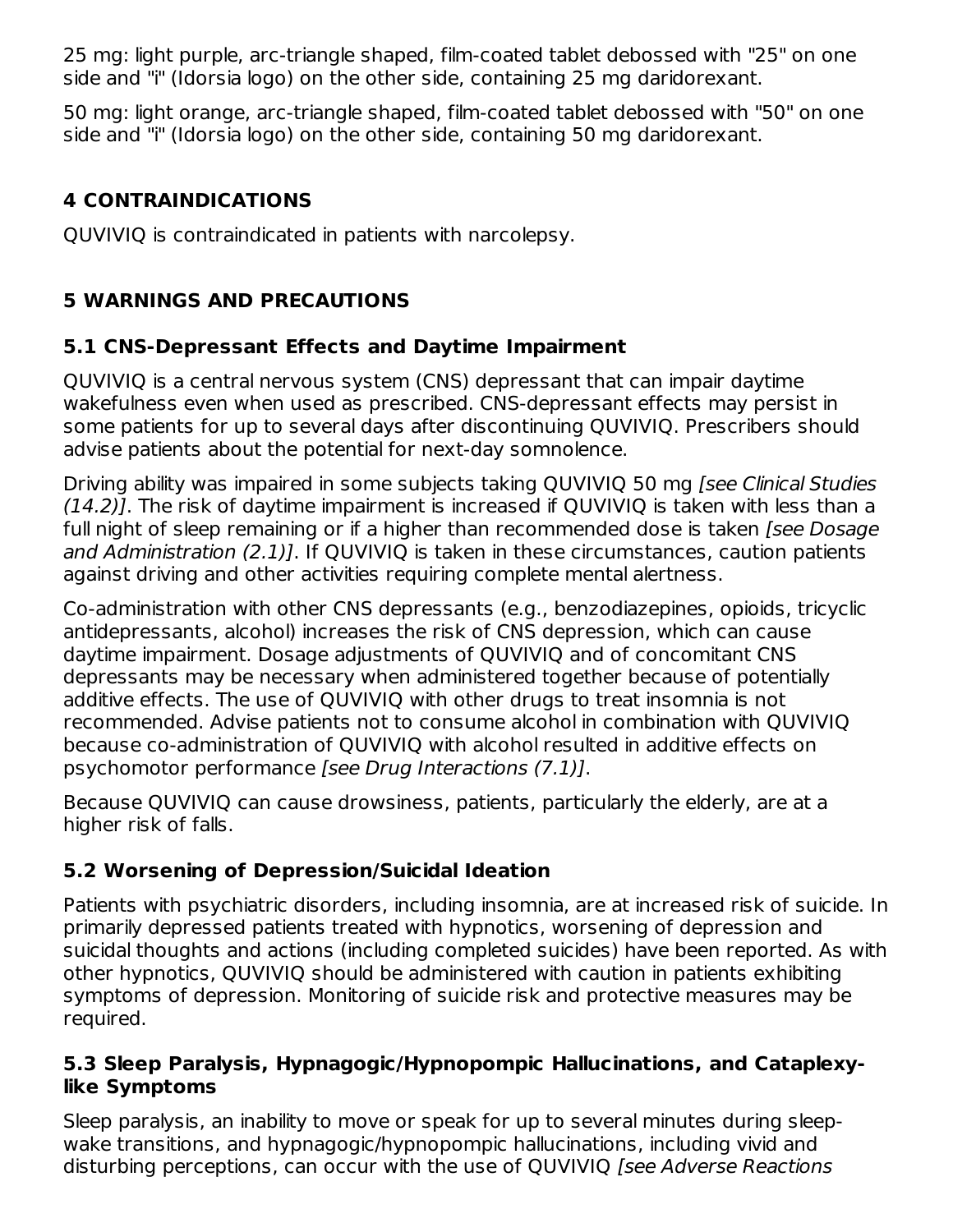(6.1)]. Prescribers should explain the nature of these events to patients when prescribing QUVIVIQ.

Symptoms similar to mild cataplexy have been reported with orexin receptor antagonists. Such symptoms can include periods of leg weakness lasting from seconds to a few minutes, can occur either at night or during the day, and may not be associated with an identified triggering event (e.g., laughter or surprise)

# **5.4 Complex Sleep Behaviors**

Complex sleep behaviors, including sleepwalking, sleep-driving, and engaging in other activities while not fully awake (e.g., preparing and eating food, making phone calls, having sex), have been reported to occur with the use of hypnotics, including orexin receptor antagonists such as QUVIVIQ. These events can occur in hypnotic-naïve as well as in hypnotic-experienced persons. Patients usually do not remember these events. Complex sleep behaviors may occur following the first or any subsequent use of hypnotics, such as QUVIVIQ, with or without the concomitant use of alcohol and other CNS depressants [see Drug Interactions (7.1)]. Discontinue QUVIVIQ immediately if a patient experiences a complex sleep behavior.

# **5.5 Patients with Compromised Respiratory Function**

The effects of QUVIVIQ on respiratory function should be considered if prescribed to patients with compromised respiratory function. QUVIVIQ has not been studied in patients with moderate OSA requiring CPAP or severe OSA. QUVIVIQ has not been studied in patients with severe COPD [see Use in Specific Populations (8.7)].

# **5.6 Need to Evaluate for Co-morbid Diagnoses**

Because sleep disturbances may be the presenting manifestation of a medical and/or psychiatric disorder, treatment of insomnia should be initiated only after careful evaluation of the patient. The failure of insomnia to remit after 7 to 10 days of treatment may indicate the presence of a primary psychiatric and/or medical illness that should be evaluated. Worsening of insomnia or the emergence of new cognitive or behavioral abnormalities may be the result of an unrecognized underlying psychiatric or medical disorder and can emerge during the course of treatment with sleep-promoting drugs such as QUVIVIQ.

# **6 ADVERSE REACTIONS**

The following are discussed in detail in other sections of the labeling:

- CNS-Depressant Effects and Daytime Impairment [see Warnings and Precautions  $(5.1)$ ]
- Worsening of Depression/Suicidal Ideation [see Warnings and Precautions (5.2)]
- Sleep Paralysis, Hypnagogic/Hypnopompic Hallucinations, and Cataplexy-like Symptoms [see Warnings and Precautions (5.3)]
- Complex Sleep Behaviors [see Warnings and Precautions (5.4)]
- Patients with Compromised Respiratory Function [see Warnings and Precautions  $(5.5)$ ]

# **6.1 Clinical Trials Experience**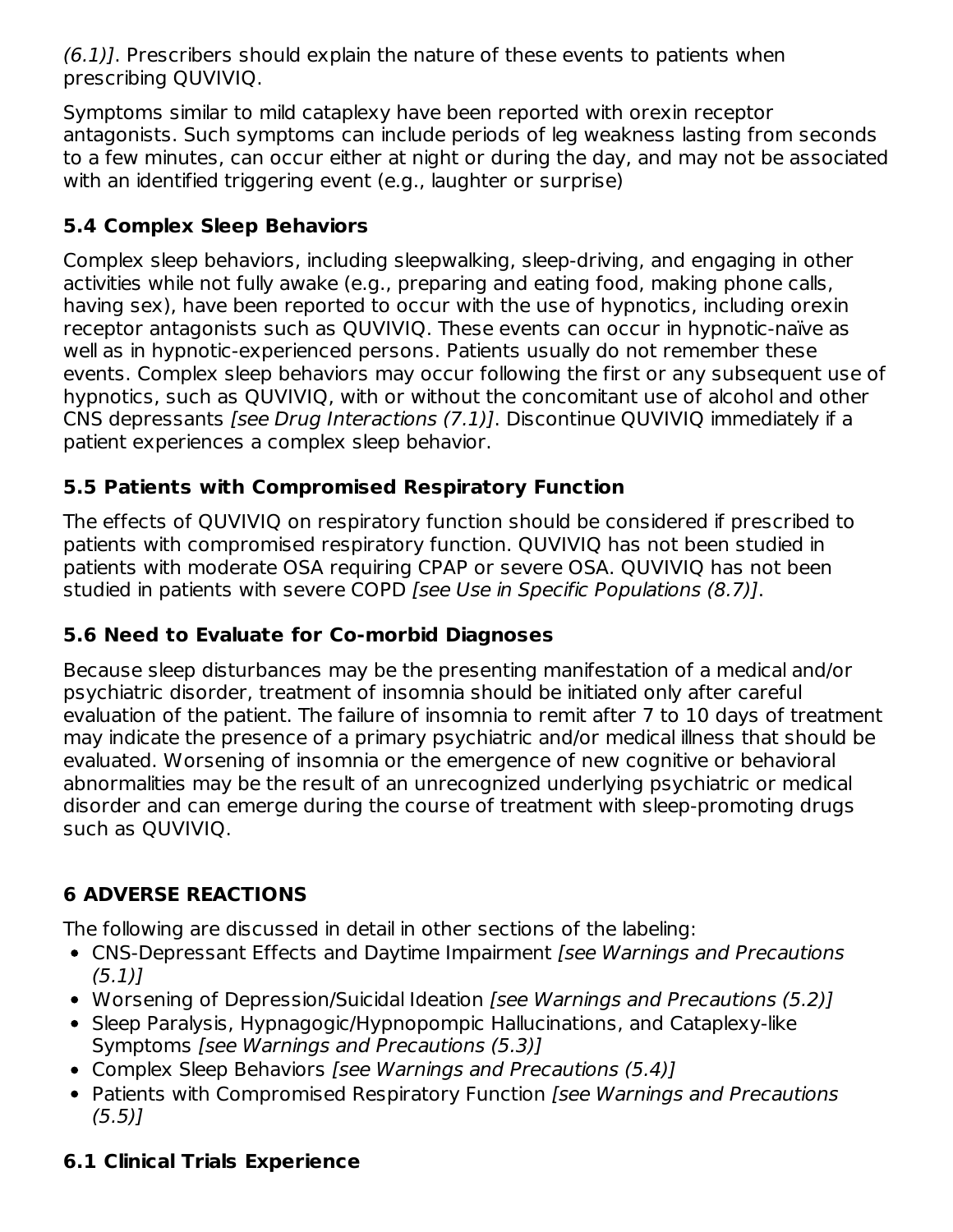Because clinical trials are conducted under widely varying conditions, adverse reaction rates observed in clinical trials of a drug cannot be directly compared to rates in clinical trials of another drug and may not reflect the rates observed in practice.

The safety of QUVIVIQ was evaluated in three placebo-controlled clinical studies (two 3 month studies of identical design [Study 1 and Study 2], and a 9-month extension study [Study 3]). Study 1 evaluated 50 mg and 25 mg doses of QUVIVIQ, while Study 2 evaluated a 25 mg dose and a 10 mg dose of QUVIVIQ. The 10 mg dose is not an approved dose. A total of 1232 patients (including approximately 40% elderly patients  $[z]$ 65 years old]), received QUVIVIQ 50 mg (N = 308); 25 mg (N = 618); or 10 mg (an unapproved dose) ( $N = 306$ ). A total of 576 patients were treated with QUVIVIQ for at least 6 months and 331 for at least 12 months.

#### Most Common Adverse Reactions

The most common reported adverse reaction (in at least 5% of patients and greater than placebo) during double-blind treatment in Study 1 was headache.

Table 1 shows adverse reactions that occurred in at least 2% of patients treated with QUVIVIQ and more frequently than in patients who received placebo in Study 1.

|                                           | <b>QUVIVIQ</b><br>$25 \text{ mg}$ | <b>QUVIVIQ</b><br>50 mg | <b>Placebo</b> |
|-------------------------------------------|-----------------------------------|-------------------------|----------------|
|                                           | $(N=310)$                         | $(N=308)$               | $(N=309)$      |
|                                           | %                                 | %                       | %              |
| <b>Nervous System</b><br><b>Disorders</b> |                                   |                         |                |
| Headache <sup>*</sup>                     | 6                                 |                         | 5              |
| Somnolence or fatigue*                    | 6                                 | 5                       | 4              |
| $Dizziness*$                              | フ                                 | 3                       |                |
| <b>Gastro-intestinal</b><br>disorders     |                                   |                         |                |

# **Table 1 Adverse Reactions Reported in ≥ 2% of QUVIVIQtreated Patients and Greater than in Placebo-treated**

\* The following terms were combined:

Headache includes: headache, tension headache, migraine, migraine with aura, head discomfort

Nausea 0 3 2 \*

Somnolence or fatigue includes: somnolence, sedation, fatigue,

hypersomnia, lethargy

Dizziness includes: dizziness, vertigo, labyrinthitis

Nausea includes: nausea, vomiting, procedural nausea

# Other Adverse Reactions Observed During Clinical Trials (Study 1 and Study 2)

Other adverse reactions of < 2% frequency but greater than placebo are shown below. The following do not include adverse reactions 1) for which a drug cause was remote, 2) that were so general as to be uninformative, or 3) that were not considered to have clinically significant implications.

Sleep paralysis was reported in 0.5% and 0.3% of patients receiving QUVIVIQ 25 mg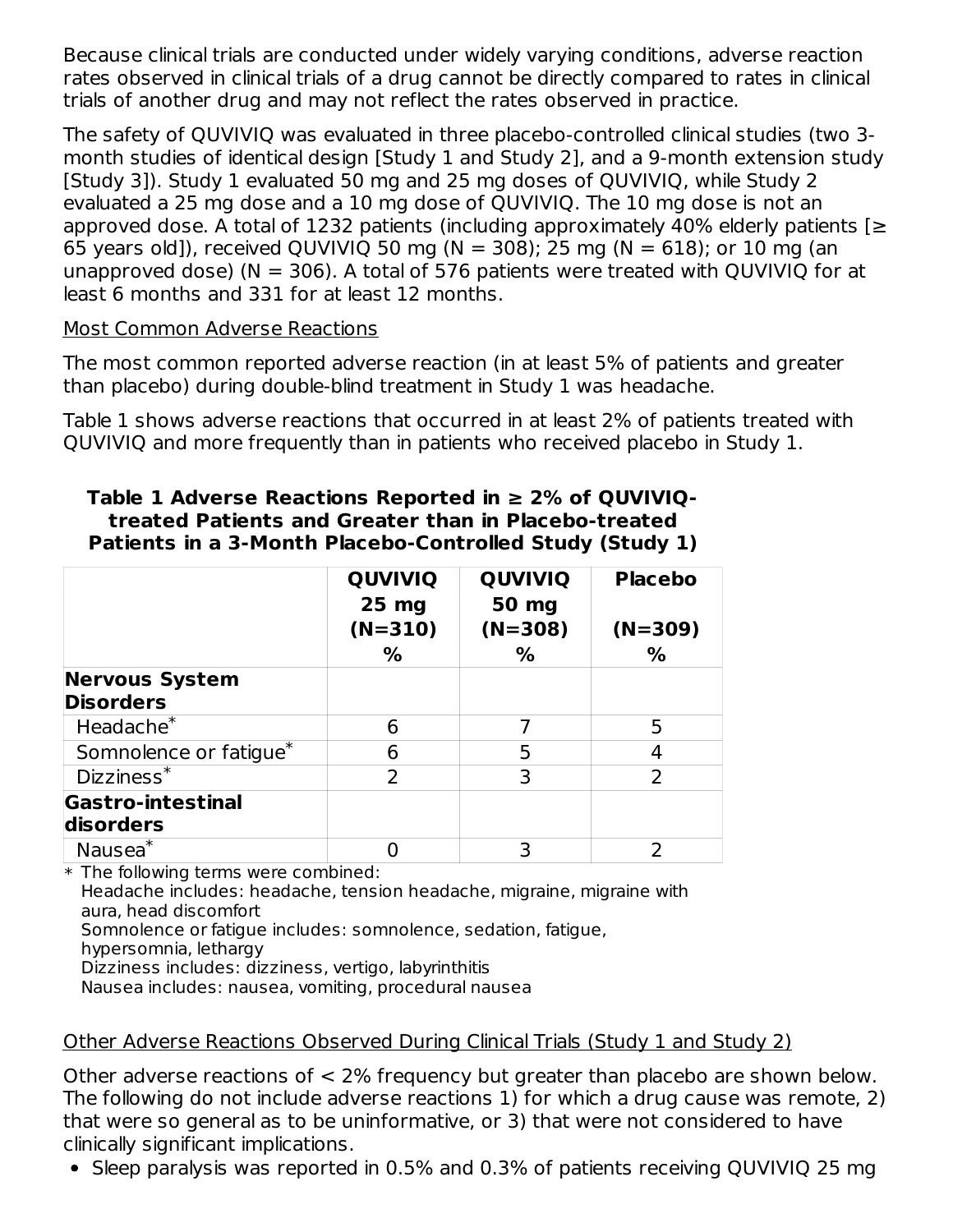and 50 mg, respectively, compared to no reports for placebo.

Hypnagogic and hypnopompic hallucinations were reported in 0.6% of patients receiving QUVIVIQ 25 mg compared to no cases with QUVIVIQ 50 mg or placebo.

# **7 DRUG INTERACTIONS**

# **7.1 Drugs Having Clinically Important Interactions with QUVIVIQ**

|  |  | Table 2 Clinically Important Drug Interactions with QUVIVIQ |
|--|--|-------------------------------------------------------------|
|  |  |                                                             |

|                                         | <b>Strong or Moderate CYP3A4 Inhibitors</b>                                                                                                                                                                                                                                                                |
|-----------------------------------------|------------------------------------------------------------------------------------------------------------------------------------------------------------------------------------------------------------------------------------------------------------------------------------------------------------|
| Clinical<br>Implications:               | Concomitant use with a strong or moderate CYP3A4<br>inhibitor increases exposure to daridorexant [see Clinical]<br>Pharmacology (12.3)], which may increase the risk of<br>QUVIVIQ adverse reactions.                                                                                                      |
|                                         | The recommended dose of QUVIVIQ is 25 mg when<br>used with a moderate CYP3A4 inhibitor [see Dosage and<br>Prevention or Administration (2.2).<br>Management: Concomitant use of QUVIVIQ with a strong inhibitor of<br>CYP3A4 is not recommended [see Dosage and<br>Administration (2.2)].                  |
|                                         | <b>Strong and Moderate CYP3A4 Inducers</b>                                                                                                                                                                                                                                                                 |
| Clinical<br><i><b>Implications:</b></i> | Concomitant use with a strong or moderate CYP3A4<br>inducer decreases exposure to daridorexant [see Clinical<br>Pharmacology (12.3)], which may reduce the efficacy of<br>QUVIVIQ.                                                                                                                         |
| Prevention or<br>Management:            | Concomitant use of QUVIVIQ with a strong or moderate<br>inducer of CYP3A4 is not recommended [see Dosage<br>and Administration (2.2)].                                                                                                                                                                     |
|                                         | <b>Alcohol and Other CNS Depressants</b>                                                                                                                                                                                                                                                                   |
| Clinical<br><i><b>Implications:</b></i> | Concomitant use of alcohol or other CNS depressants<br>with QUVIVIQ may lead to additive impairment of<br>psychomotor performance and risk of CNS depression<br>[see Clinical Pharmacology (12.2)].                                                                                                        |
|                                         | Avoid alcohol consumption with QUVIVIQ [see Warnings<br>and Precautions (5.1)].<br>Prevention or Use with caution in patients receiving CNS depressants.<br>Management: Consider dose adjustment of QUVIVIQ and/or the CNS<br>depressant(s) if used concomitantly [see Warnings and<br>Precautions (5.1)]. |

# **8 USE IN SPECIFIC POPULATIONS**

# **8.1 Pregnancy**

Pregnancy Exposure Registry

There will be a pregnancy exposure registry that monitors pregnancy outcomes in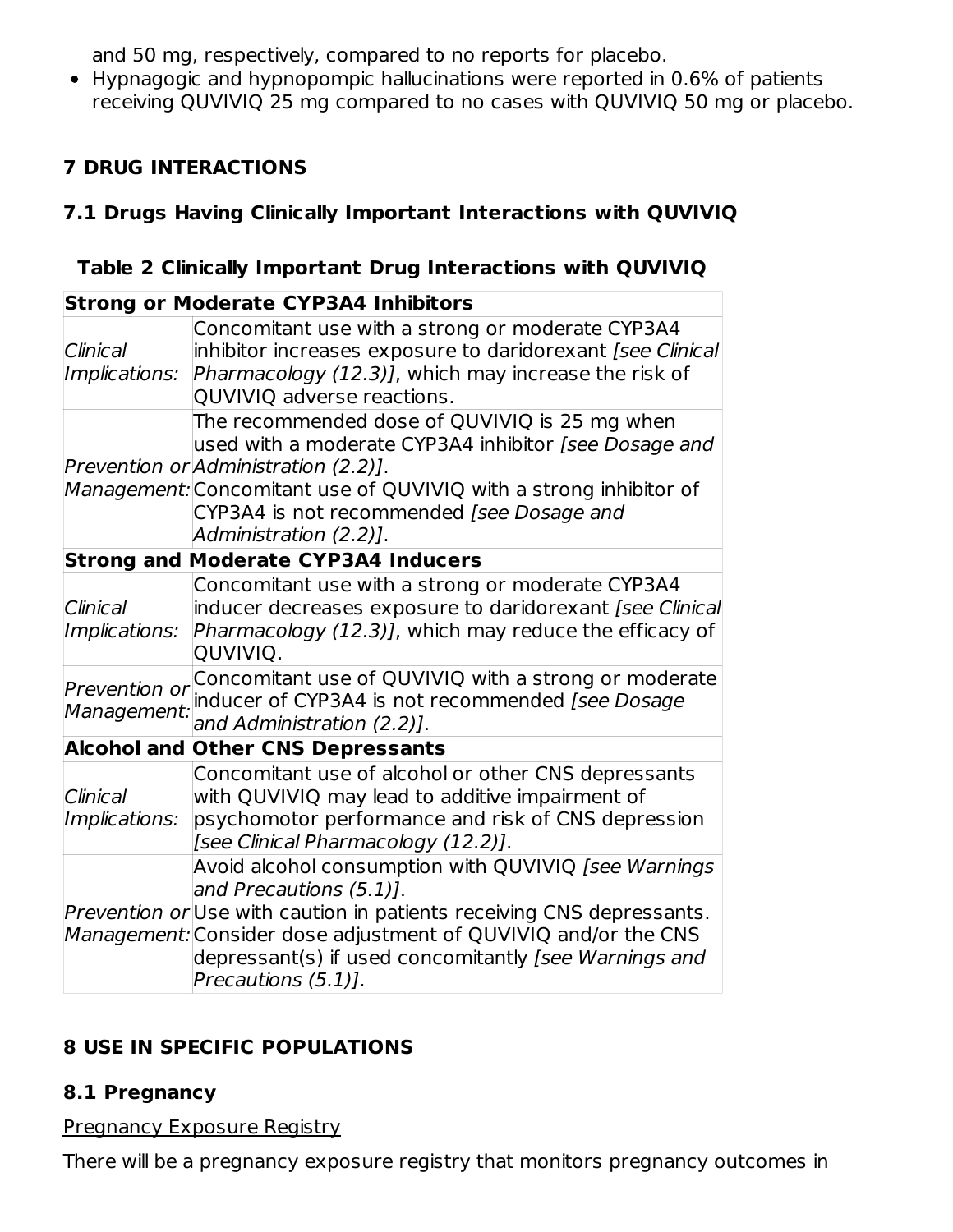women exposed to QUVIVIQ during pregnancy. Pregnant women exposed to QUVIVIQ and healthcare providers are encouraged to call Idorsia Pharmaceuticals Ltd at 1-833- 400-9611.

### Risk Summary

There are no available data on QUVIVIQ use in pregnant women to evaluate for drugassociated risks of major birth defects, miscarriage, or other adverse maternal or fetal outcomes. In animal reproduction studies, oral administration of daridorexant to pregnant rats and rabbits during the period of organogenesis did not cause fetal toxicity or malformation at doses up to 8 and 10 times the maximum recommended human dose (MRHD) of 50 mg, respectively, based on AUC. Oral administration of daridorexant to pregnant and lactating rats did not cause any maternal or developmental toxicity at doses up to 9 times the MRHD, based on AUC (see Data).

The estimated background risk of major birth defects and miscarriage for the indicated population is unknown. All pregnancies have a background risk of birth defect, loss, or other adverse outcomes. In the U.S. general population, the estimated background risk of major birth defects and miscarriage in clinically recognized pregnancies is 2% to 4% and 15% to 20%, respectively.

Data

### Animal Data

Daridorexant was administered orally to pregnant rats during the period of organogenesis at doses of 30, 100, and 300 mg/kg/day, which are approximately 1, 3, and 8 times the MRHD of 50 mg, respectively, based on AUC. Daridorexant did not cause any maternal or embryofetal toxicities or fetal malformation at doses up to 300 mg/kg/day. The NOAEL for maternal and fetal toxicity is 300 mg/kg/day, which is approximately 8 times the MRHD of 50 mg, based on AUC.

Daridorexant was administered orally to pregnant rabbits during the period of organogenesis at doses of 30, 60, and 120 mg/kg/day, which are approximately 3, 4, and 10 times the MRHD of 50 mg, respectively, based on AUC. Daridorexant did not cause any fetal toxicity or malformation at doses up to 120 mg/kg/day. Daridorexant caused maternal toxicities of decreased weight gain and food consumption at the dose of 120 mg/kg/day. The NOAELs for maternal and fetal toxicity are 60 and 120 mg/kg/day, respectively, which are approximately 4 and 10 times the MRHD of 50 mg, respectively, based on AUC.

Daridorexant was administered orally to pregnant rats during gestation and lactation at doses of 50, 100, and 300 mg/kg/day, which are approximately 1, 3, and 9 times the MRHD of 50 mg, respectively, based on AUC. Daridorexant did not cause any maternal or developmental toxicities at doses up to 300 mg/kg/day. The NOAEL for maternal and developmental toxicity is 300 mg/kg/day, which is approximately 9 times the MRHD of 50 mg, based on AUC.

# **8.2 Lactation**

#### Risk Summary

There are no data on the presence of daridorexant in human milk, the effects on the breastfed infant, or the effects on milk production. Daridorexant and its metabolites were present in the milk of lactating rats. When a drug is present in animal milk, it is likely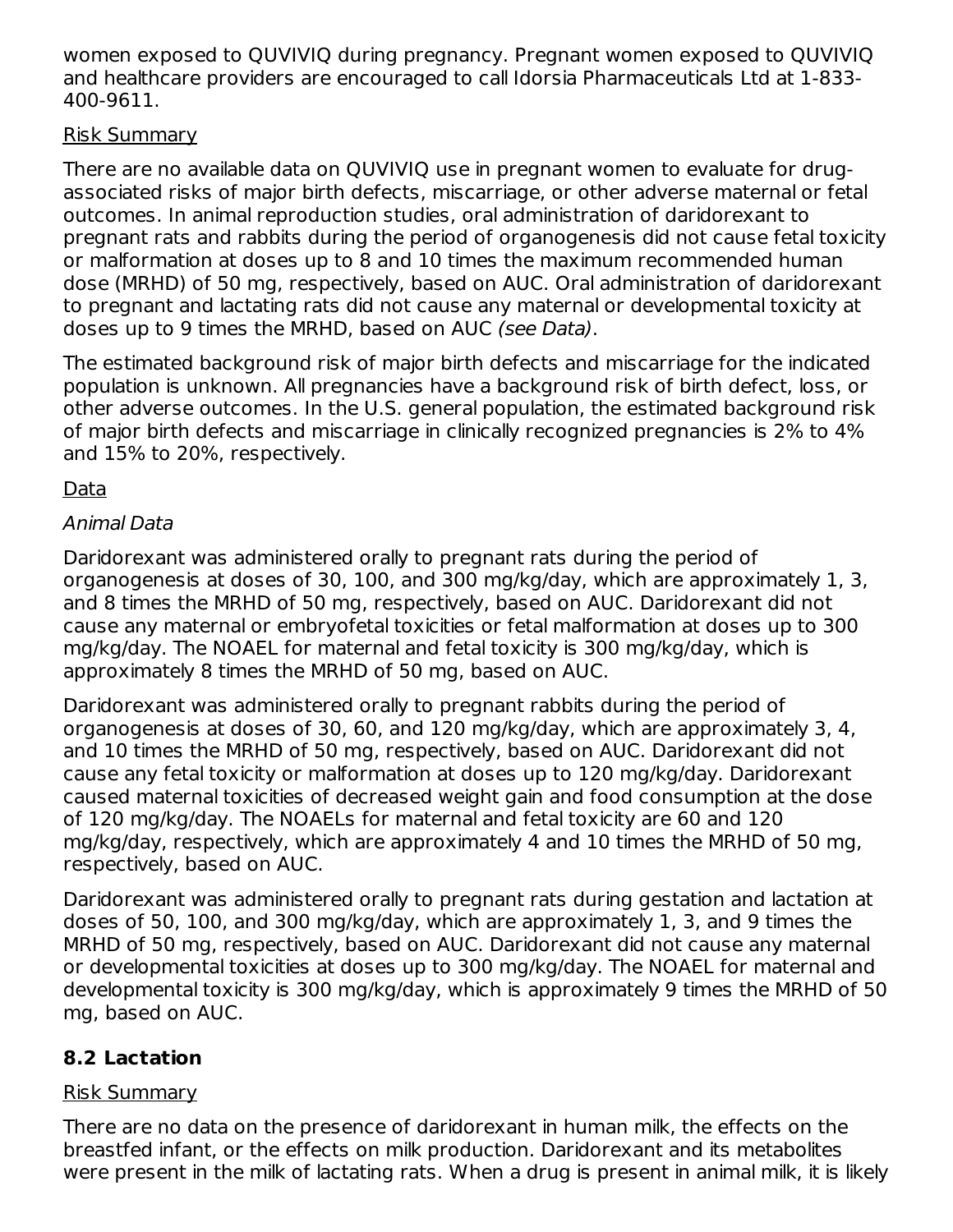that the drug will be present in human milk.

Infants exposed to QUVIVIQ through breastmilk should be monitored for excessive sedation. The developmental and health benefits of breastfeeding should be considered along with the mother's clinical need for QUVIVIQ and any potential adverse effects on the breastfed infant from QUVIVIQ or from the underlying maternal condition.

# **8.4 Pediatric Use**

The safety and effectiveness of QUVIVIQ have not been established in pediatric patients.

# **8.5 Geriatric Use**

No dose adjustment is required in patients over the age of 65 years.

Of the total number of subjects in the clinical studies of OUVIVIO with insomnia ( $N =$ 1854), approximately 39% (N = 727) were ≥ 65 years and 5.9% (N = 110) were ≥ 75 years. The likelihood of somnolence and fatigue increased with patient age.

Because QUVIVIQ can increase somnolence and drowsiness, patients, particularly the elderly, are at higher risk of falls *[see Warnings and Precautions (5.1)]*.

# **8.6 Hepatic Impairment**

QUVIVIQ has not been studied in patients with severe hepatic impairment (Child-Pugh score  $\geq 10$ ). Use in this population is not recommended *[see Clinical Pharmacology* (12.3)].

Reduce the dose of QUVIVIQ in patients with moderate hepatic impairment (Child-Pugh score 7–9) [see Dosage and Administration (2.3)]. Moderate hepatic impairment may increase daridorexant systemic exposure to a clinically relevant extent *[see Clinical*] Pharmacology (12.3)], which may increase the frequency or severity of adverse reactions.

# **8.7 Patients with Compromised Respiratory Function**

# Obstructive sleep apnea

The respiratory depressant effect of QUVIVIQ was evaluated after one night and after five consecutive nights of treatment in a randomized, placebo-controlled, two-period crossover study in 25 patients with mild to moderate OSA (apnea-hypopnea index [AHI] 5 to 30 events per hour) not requiring CPAP. Following once-daily dosing of 50 mg, the mean treatment difference (daridorexant – placebo) on Day 5 for AHI was 0.74 (90% CI, -1.43 to 2.92).

Due to study limitations, including the short duration of the study, clinically meaningful respiratory effects of QUVIVIQ in OSA cannot be excluded, including for long-term treatment.

QUVIVIQ has not been studied in patients with severe OSA (AHI  $\geq$  30) or those requiring CPAP [see Warnings and Precautions (5.5)].

# Chronic obstructive pulmonary disease

The respiratory depressant effect of QUVIVIQ was evaluated after one night and after five consecutive nights of treatment in a randomized, placebo-controlled, two-period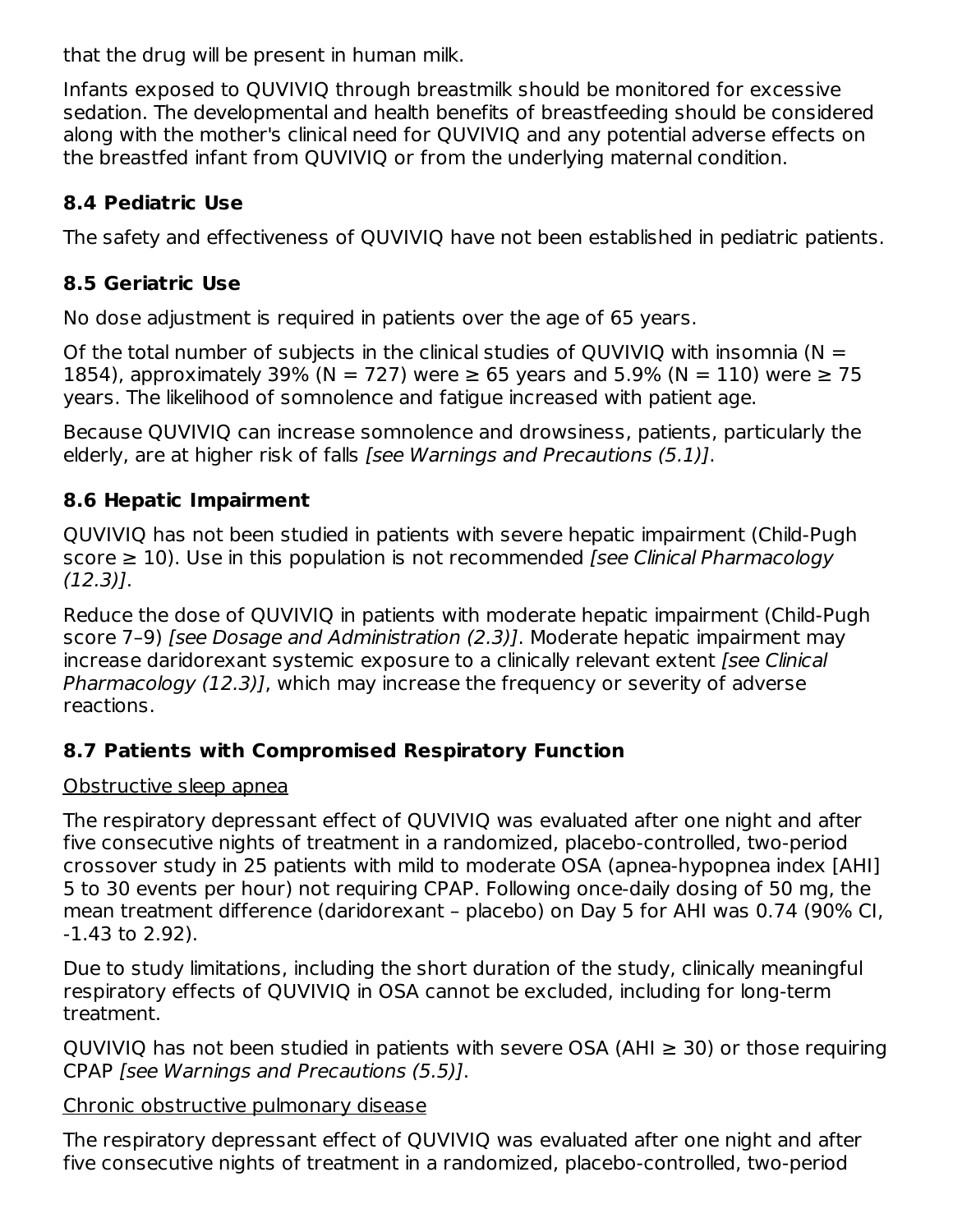crossover study in 25 patients with moderate COPD (FEV1/FVC ratio  $\leq$  70% and 40%  $\leq$ FEV $_{\rm 1}$   $<$  80% of predicted). Following once-daily dosing of 50 mg, the mean SpO $_{\rm 2}$ treatment difference (daridorexant – placebo) on Day 5 was 0.18% (90% CI, -0.21 to 0.57).

QUVIVIQ has not been studied in patients with severe COPD (FEV $_{\rm 1}$  < 40% of predicted).

Clinically meaningful respiratory effects of QUVIVIQ in patients with compromised respiratory function cannot be excluded [see Warnings and Precautions (5.5)].

# **9 DRUG ABUSE AND DEPENDENCE**

# **9.1 Controlled Substance**

QUVIVIQ contains daridorexant, a Schedule IV controlled substance.

# **9.2 Abuse**

Drug abuse is the intentional, non-therapeutic use of a drug, even once, for its desirable psychological or physiological effects. The abuse potential of daridorexant was evaluated in preclinical models, recreational sedative drug users, and insomnia subjects.

In a human abuse potential study conducted in 63 recreational sedative drug users, the effect of single-dose administration of QUVIVIQ [50 mg, 100 mg (two times the maximum recommended dose), and 150 mg (three times the maximum recommended dose)], zolpidem (30 mg), suvorexant (150 mg), and placebo on subjective rating of "drug liking" was evaluated. At the dose of 50 mg, QUVIVIQ showed significantly lower "drug liking" ratings than zolpidem (30 mg) and suvorexant (150 mg), but significantly higher than placebo. At doses of 100 mg (two times the maximum recommended dose) and 150 mg (three times the maximum recommended dose), QUVIVIQ showed similar "drug liking" ratings to zolpidem (30 mg) and suvorexant (150 mg).

In placebo-controlled Phase 3 clinical studies in which 1232 subjects with insomnia were treated with QUVIVIQ for up to 12 months, there were no reports indicative of abuse liability. Because individuals with a history of abuse of or addiction to alcohol or other drugs may be at increased risk for abuse of or addiction to QUVIVIQ, follow such patients carefully.

# **9.3 Dependence**

Physical dependence is a state that develops as a result of physiological adaptation in response to repeated drug use, manifested by withdrawal signs and symptoms upon abrupt treatment discontinuation or a significant dose reduction of a drug.

In animal studies and clinical trials evaluating physical dependence, chronic administration of daridorexant did not produce withdrawal signs or symptoms upon drug discontinuation. This suggests that daridorexant does not produce physical dependence.

# **10 OVERDOSAGE**

There is limited clinical experience with QUVIVIQ overdose. In clinical pharmacology studies, healthy subjects were administered single doses of up to 200 mg (4 times the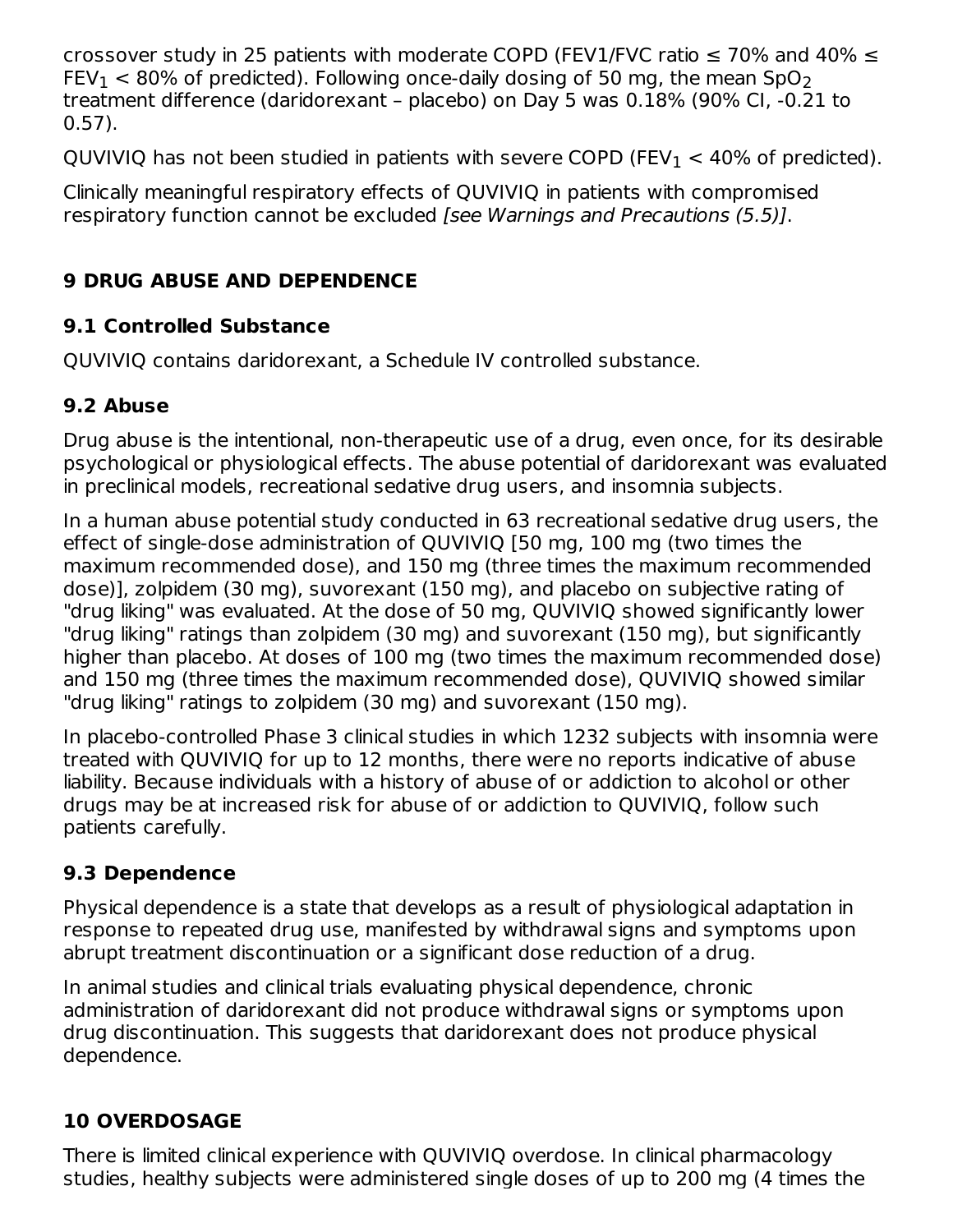studies, healthy subjects were administered single doses of up to 200 mg (4 times the maximum recommended dose) of QUVIVIQ. The following adverse reactions were observed: somnolence, muscle weakness, cataplexy-like symptoms, sleep paralysis, disturbance in attention, fatigue, headache, and constipation.

There is no specific antidote to an overdosage of QUVIVIQ. In the event of an overdose, general symptomatic and supportive medical care, along with immediate gastric lavage where appropriate, should be provided and patients should be carefully monitored. Dialysis is unlikely to be effective as daridorexant is highly protein bound. Consult a Certified Poison Control Center for the most up to date information on the management of overdosage (1-800-222-1222 or www.poison.org).

# **11 DESCRIPTION**

QUVIVIQ contains daridorexant, an orexin receptor antagonist. The chemical name of daridorexant hydrochloride is (S)-(2-(5-chloro-4-methyl-1H-benzo[d]imidazol-2-yl)-2 methylpyrrolidin-1-yl)(5-methoxy-2-(2H-1,2,3-triazol-2-yl)phenyl)methanone hydrochloride. The molecular formula is  $\mathsf{C}_2$ 3H $_{2}$ 3N $_6$ O $_2$ Cl  $^*$  HCl. The molecular weight is 487.38 g/mol.

The structural formula is:



Daridorexant hydrochloride is a white to light yellowish powder that is very slightly soluble in water.

QUVIVIQ tablets are intended for oral administration. Each film-coated tablet contains 27 mg or 54 mg of daridorexant hydrochloride equivalent to 25 mg or 50 mg of daridorexant, respectively. The inactive ingredients are croscarmellose sodium, magnesium stearate, mannitol, microcrystalline cellulose, povidone, and silicon dioxide.

In addition, the film coating contains the following inactive ingredients: glycerin, hypromellose, iron oxide black, iron oxide red, microcrystalline cellulose, talc, titanium dioxide, and, in the 50 mg tablet only, iron oxide yellow.

# **12 CLINICAL PHARMACOLOGY**

# **12.1 Mechanism of Action**

The mechanism of action of daridorexant in the treatment of insomnia is presumed to be through antagonism of orexin receptors. The orexin neuropeptide signaling system plays a role in wakefulness. Blocking the binding of wake-promoting neuropeptides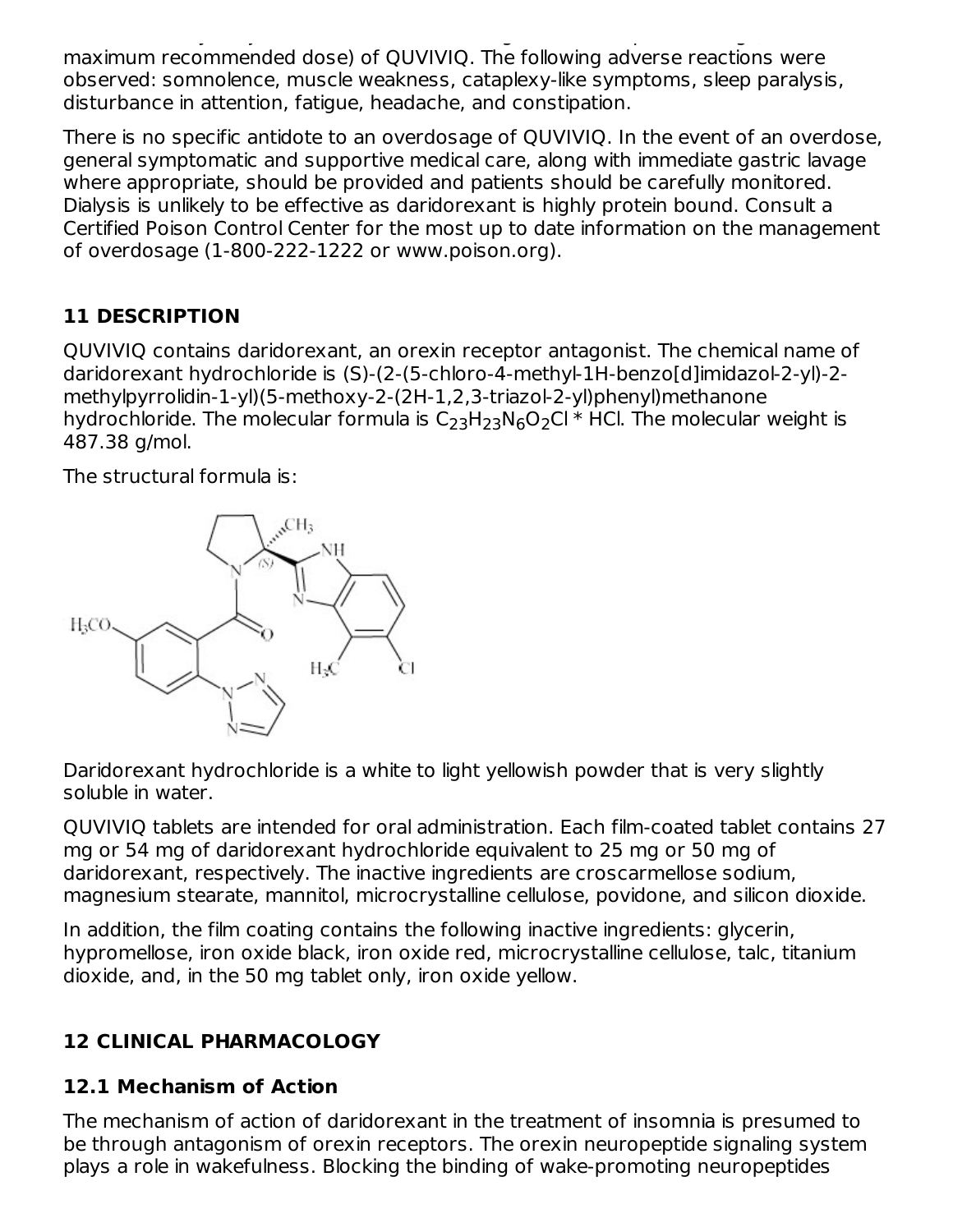orexin A and orexin B to receptors OX1R and OX2R is thought to suppress wake drive.

# **12.2 Pharmacodynamics**

Daridorexant binds to and inhibits the orexin receptors OX1R and OX2R (Ki =  $0.47$  and 0.93 nM, respectively).

#### Cardiac Electrophysiology

At a dose 4 times the maximum recommended dose, QUVIVIQ does not prolong the QTc interval to any clinically relevant extent.

#### Alcohol

Co-administration of a single 50 mg dose of QUVIVIQ with alcohol at a blood level of 0.6 g/L led to additive effects on impairment of psychomotor performance (postural stability and alertness). Daridorexant did not affect alcohol concentrations and alcohol did not affect daridorexant concentrations [see Warnings and Precautions (5.1, 5.4), Drug Interactions (7.1)].

#### **Citalopram**

No clinically significant effect on psychomotor performance was observed when 50 mg QUVIVIQ was co-administered with 20 mg citalopram in healthy subjects at steady state.

#### **12.3 Pharmacokinetics**

Daridorexant plasma exposure is dose proportional from 25 mg to 50 mg. The daridorexant pharmacokinetic profile is similar following multiple-dose and single-dose administration with no accumulation.

#### Absorption

Daridorexant reaches peak plasma concentrations within 1-2 hours (T $_{\sf max}$ ). Daridorexant has an absolute bioavailability of 62%.

# Effect of food

In healthy subjects, a high-fat and high-calorie meal delayed the  $\mathsf{T}_{\mathsf{max}}$  by 1.3 hours and decreased the C $_{\sf max}$  by 16%, but did not affect the total exposure (AUC).

#### **Distribution**

Daridorexant has a volume of distribution of 31 L. Daridorexant is 99.7% bound to plasma proteins. The blood to plasma ratio is 0.64.

#### **Elimination**

The terminal half-life of daridorexant is approximately 8 hours.

#### Metabolism

Daridorexant undergoes extensive metabolism and is primarily metabolized by CYP3A4 (89%). Other CYP enzymes individually contribute to less than 3% of metabolic clearance of daridorexant.

#### Excretion

The primary route of daridorexant excretion is via feces (approximately 57%), followed by urine (approximately 28%), primarily as metabolites. Trace amounts of parent drug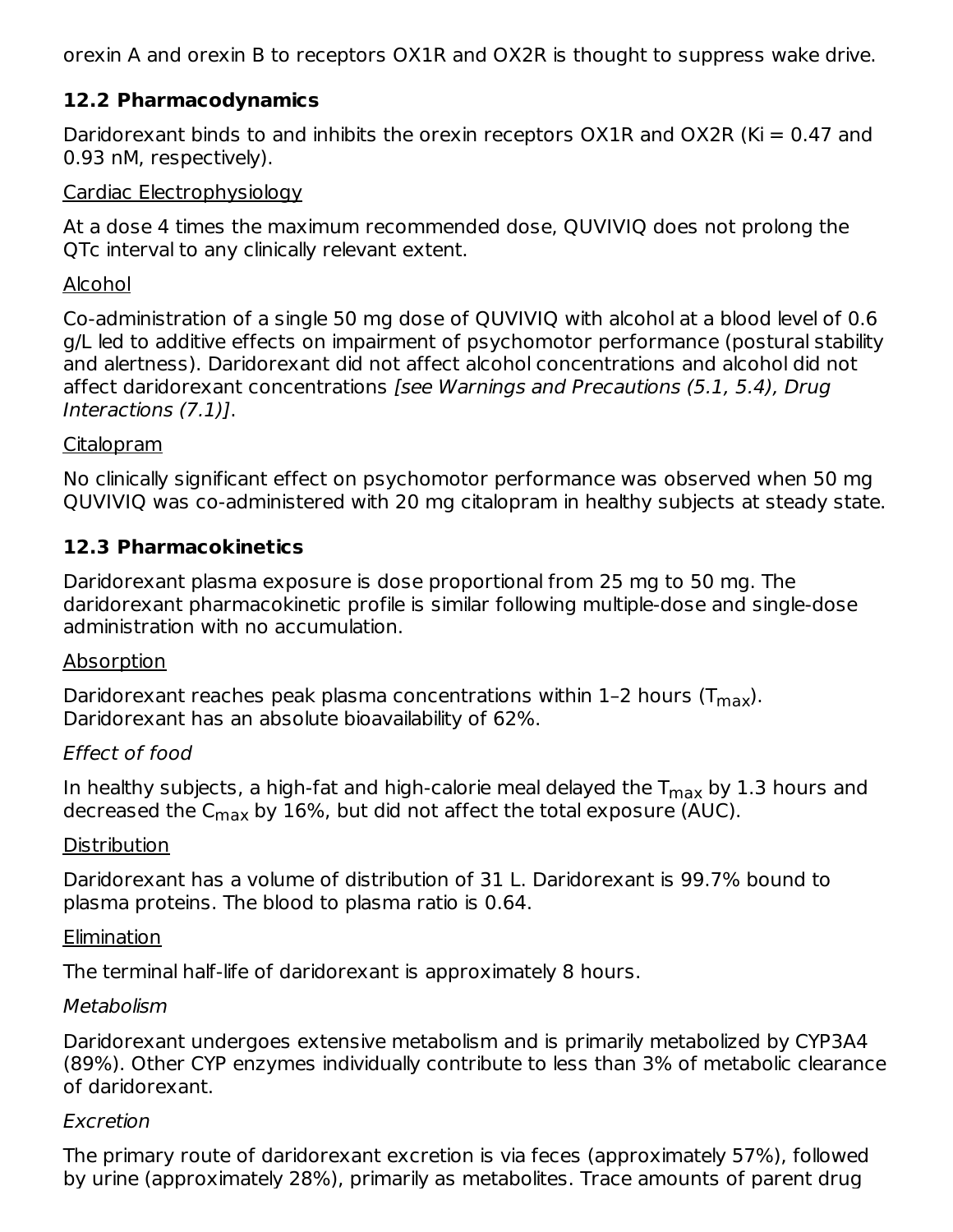by urine (approximately 28%), primarily as metabolites. Trace amounts of parent drug amounts of parent drug  $\omega$ were found in feces and urine.

#### Specific Populations

Age, sex, race (White, Black, Asian), body size, and mild to severe renal impairment (Cockcroft-Gault < 30 mL/min, not on dialysis) did not have a clinically significant effect on the pharmacokinetics of daridorexant. The effect of severe hepatic impairment (Child-Pugh score  $\geq 10$ ) on the pharmacokinetics of daridorexant has not been studied.

Effects of hepatic impairment and renal impairment on the exposure to daridorexant are summarized in Figure 1.

#### **Figure 1 Effects of hepatic impairment and renal impairment on daridorexant PK**



Daridorexant dose: 25 mg. Data are GMRs and 90% CIs. Hepatic impairment PK variables are based on the unbound fraction of daridorexant. Reference = matched healthy subjects.

AUC  $=$  area under the plasma concentration-time curve from zero to infinity; CI  $=$ confidence interval; C<sub>max</sub> = maximum plasma concentration; GMR = geometric mean ratio;  $PK = pharmacokinetics.$ 

#### Drug Interaction Studies

The effects of other compounds on the exposure to daridorexant are summarized in Figure 2. The effects of daridorexant on the exposure to other compounds are summarized in Figure 3.

# Effect of Other Compounds on QUVIVIQ

# **Figure 2 Effect of co-administered compounds on the PK of daridorexant**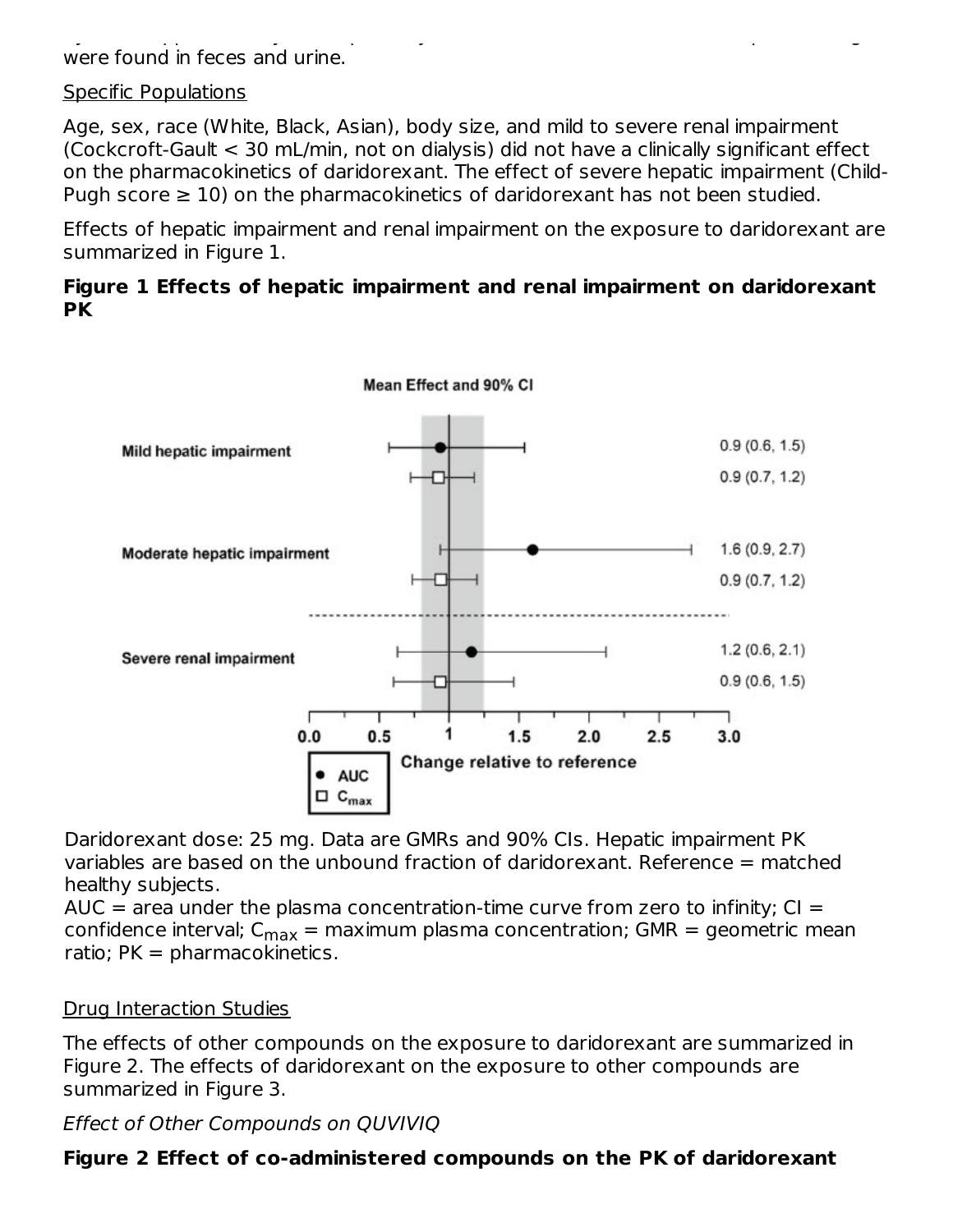

Daridorexant 50 mg was administered with interacting drugs, except with diltiazem (25 mg daridorexant). Interacting drugs were administered in multiple-dose fashion, except famotidine (single dose) and alcohol (5 h infusion at 0.6 g/L). Based on PBPK analysis: Concomitant use of itraconazole (a strong CYP3A4 inhibitor) increased daridorexant AUC by more than 400%. Concomitant use of rifampin (a strong CYP3A4 inducer) decreased daridorexant AUC by more than 50%. Data are GMRs and 90% CIs. Some 90% CIs are too narrow to be shown.

AUC = area under the plasma concentration-time curve; CI = confidence interval;  $\mathsf{C}_{\mathsf{max}}$  $=$  maximum plasma concentration; GMR = geometric mean ratio; SSRI = selective serotonin reuptake inhibitor.

Effect of QUVIVIQ on Other Compounds

# **Figure 3 Effect of daridorexant on the PK of other compounds**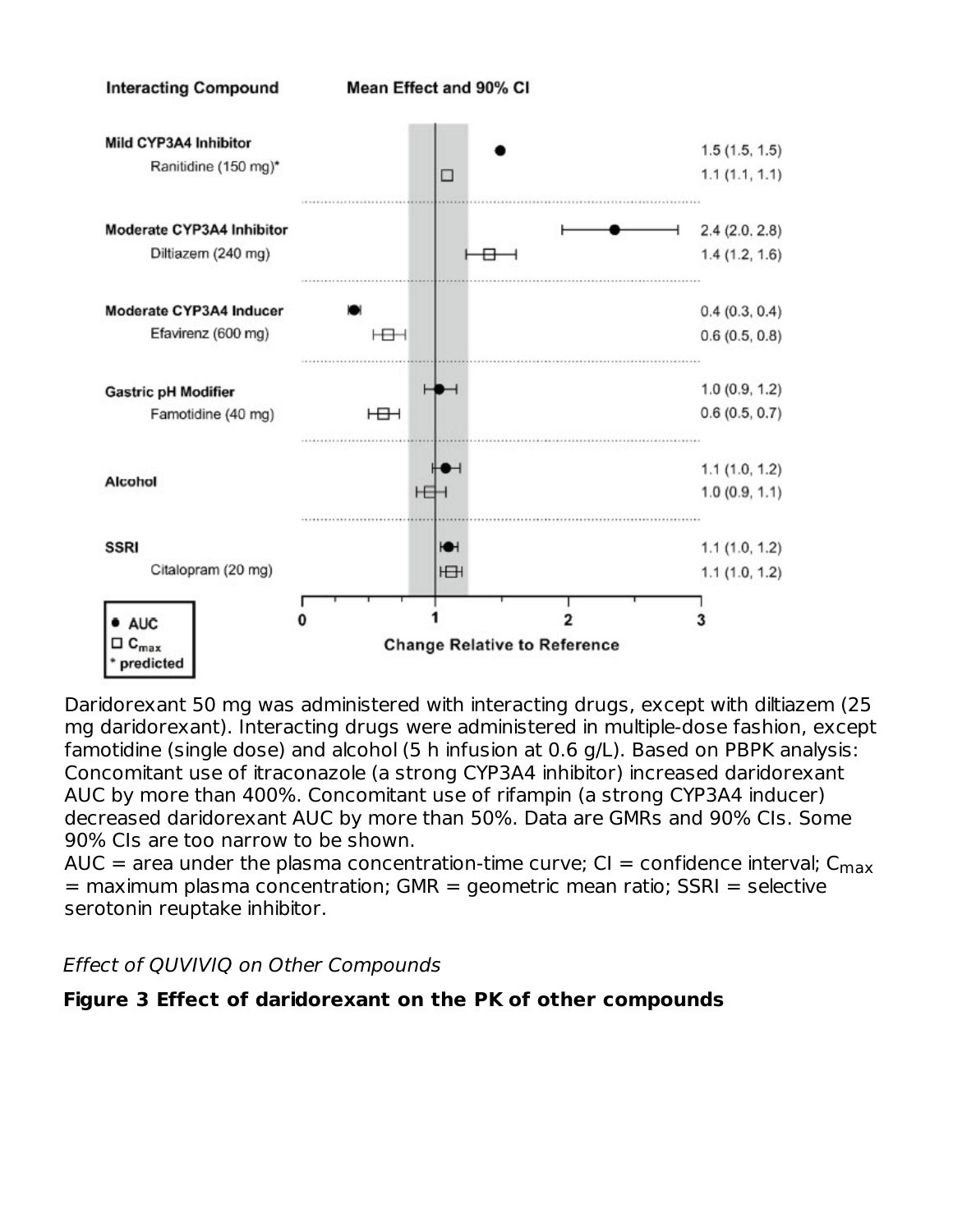

Single- and multiple-dose (on Day 4) daridorexant 25 mg administered in studies with midazolam and rosuvastatin (only multiple dose). Single-dose daridorexant 50 mg administered in study with citalopram (citalopram at steady state). Data are GMRs and 90% CIs.

AUC = area under the plasma concentration-time curve. CI = confidence interval.  $\mathsf{C}_{\mathsf{max}}$  $=$  maximum plasma concentration. GMR  $=$  geometric mean ratio. SSRI  $=$  selective serotonin reuptake inhibitor.

# **13 NONCLINICAL TOXICOLOGY**

# **13.1 Carcinogenesis, Mutagenesis, Impairment of Fertility**

#### Carcinogenesis

Daridorexant did not increase the incidence of tumors in rats treated for 2 years at oral doses of 15, 50, and 150 mg/kg/day. The high dose of 150 mg/kg/day is approximately 4 times the MRHD of 50 mg, based on AUC. Daridorexant did not increase the incidence of tumors in Tg.rasH2 mice treated for 26 weeks at oral doses of 100, 300, and 1000 mg/kg/day in males or 100, 200, and 1000 mg/kg/day in females.

#### **Mutagenesis**

Daridorexant was not mutagenic in the *in vitro* bacterial reverse mutation (Ames) assay or in the *in vitro* mammalian chromosome aberration assay in human lymphocytes and was not clastogenic in the *in vivo* rat micronucleus assay.

# Impairment of Fertility

Daridorexant was orally administered to female rats at doses of 30, 100, and 300 mg/kg/day prior to and throughout mating and continuing to gestation Day 6. These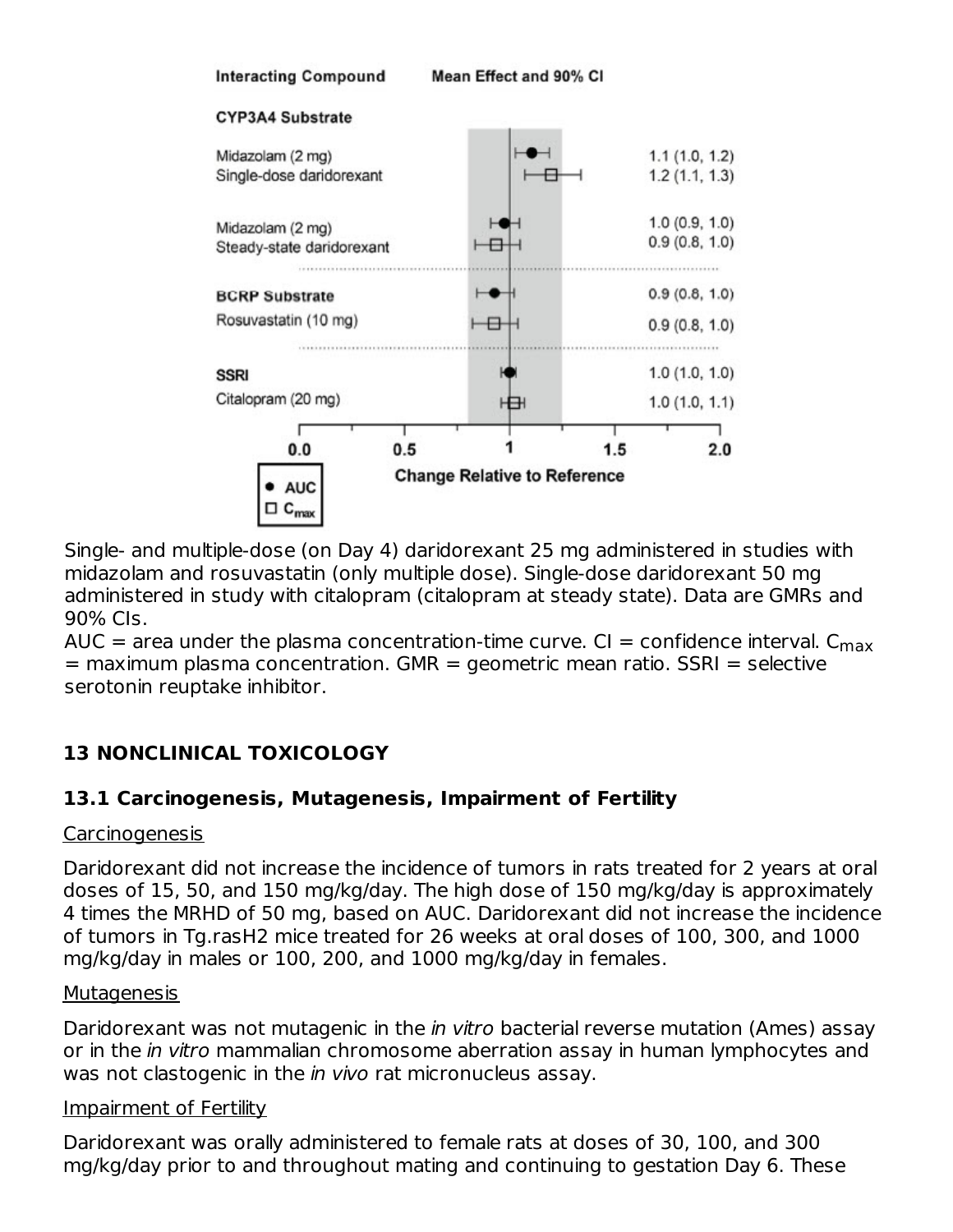doses are approximately 0.5, 3, and 9 times the MRHD of 50 mg, based on AUC. Daridorexant increased pre-implantation loss and decreased implantation sites without affecting mating or fertility at 300 mg/kg/day. The NOAEL for female fertility is 100 mg/kg/day, which is approximately 3 times the MRHD of 50 mg, based on AUC.

Daridorexant did not affect fertility when orally administered to male rats at doses of 50, 150, and 450 mg/kg/day prior to and throughout mating. These doses are approximately 1, 3, and 7 times the MRHD of 50 mg, based on AUC.

# **13.2 Animal Toxicology and/or Pharmacology**

In dogs, daily oral administration of daridorexant at  $\geq$  30 mg/kg/day resulted in behavior characteristic of cataplexy when presented with positive stimulation. The no-observedeffect level (NOEL) for cataplexy is 20 mg/kg/day, which is approximately 3 times the MRHD of 50 mg, based on  $C_{\sf max}$  and AUC.

# **14 CLINICAL STUDIES**

# **14.1 Controlled Clinical Studies**

The efficacy of QUVIVIQ was evaluated in two multicenter, randomized, double-blind, placebo-controlled, parallel-group studies, Study 1 (NCT03545191) and Study 2 (NCT03575104).

A total of 1854 patients with Diagnostic and Statistical Manual of Mental Disorders, 5th edition (DSM-5 $^{\circledR}$ ) insomnia were randomized to receive QUVIVIQ or placebo once daily, in the evening, for 3 months. Study 1 randomized 930 subjects to QUVIVIQ 50 mg ( $N =$ 310), 25 mg ( $N = 310$ ) or placebo ( $N = 310$ ). Study 2 randomized 924 subjects to QUVIVIQ 25 mg (N = 309), 10 mg (N = 307), or placebo (N = 308). The 10 mg dose is not an approved dose.

At the end of the 3-month treatment period, both studies included a 7-day placebo runout period, after which patients could enter a 9-month, double-blind, placebo-controlled extension study (Study 3, NCT03679884).

In Study 1, patients had a mean age of 55.4 years (range 18 to 88 years), with 39.1% of subjects  $\geq 65$  years of age, including 5.8%  $\geq 75$  years of age. Patients were identified as female or male and by US census-based racial and ethnic categories. The percentages of patients in the respective categories were: female sex (67.1%), White (90%), Black or African American (8%), Asian (1.0%), or Other race (< 1%).

In Study 2, patients had a mean age of 56.7 years (range 19 to 85 years), with 39.3% of subjects  $\geq 65$  years of age, including 6.1%  $\geq 75$  years of age. Patients were identified as female or male and by US census-based racial and ethnic categories. The percentages of patients in the respective categories were: female sex (69.0%), White (88%), Black or African American (8%), Asian (4%), or Other race (< 1%).

Primary efficacy endpoints for both studies were the change from baseline to Month 1 and Month 3 in Latency to Persistent Sleep (LPS) and Wake After Sleep Onset (WASO), measured objectively by polysomnography in a sleep laboratory. LPS is a measure of sleep induction and WASO is a measure of sleep maintenance.

Secondary endpoint included in the statistical testing hierarchy with Type 1 error control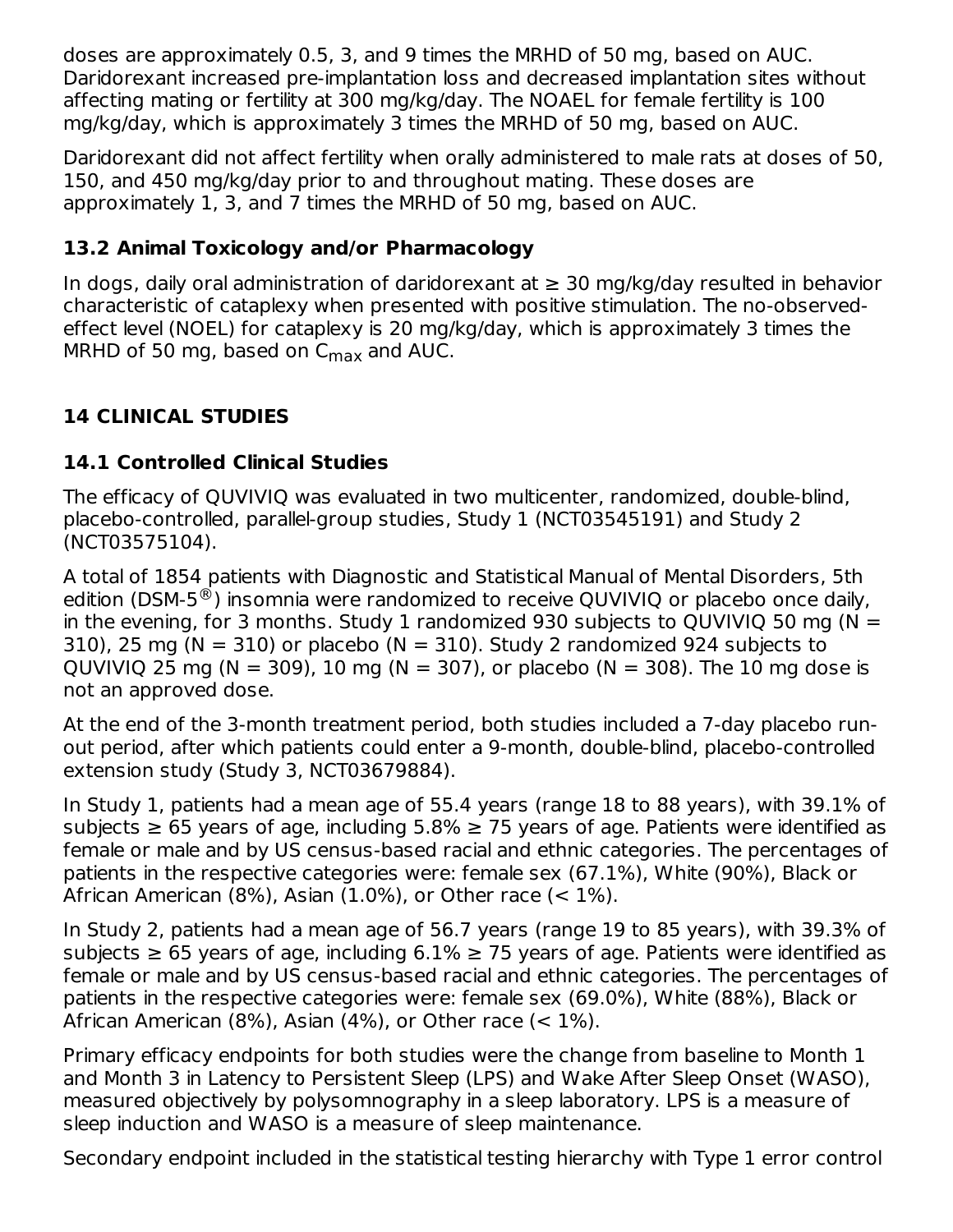was patient-reported Total Sleep Time (sTST), evaluated every morning at home using a validated Sleep Diary Questionnaire (SDQ).

In Study 1, doses of 25 and 50 mg QUVIVIQ showed a statistically significant improvement vs placebo on polysomnography (LPS, WASO) and self-reported total sleep (sTST), at Month 1 and Month 3 (Table 3).

In Study 2, QUVIVIQ 25 mg showed a statistically significant improvement vs placebo on WASO and sTST at Month 1 and Month 3 (Table 4). QUVIVIQ 10 mg did not show a statistically significant improvement on LPS, WASO, or sTST at Month 1 or Month 3.

The efficacy of QUVIVIQ was similar across subgroups based on age, sex, race, and region.

#### **Table 3 Primary and Secondary Efficacy Results for Change from Baseline in Sleep Onset, Sleep Maintenance, and Subjective Total Sleep Time at Month 1 and Month 3 in Patients with Insomnia (Study 1)**

| <b>Treatment</b>                                                          | <b>Baseline</b> |      | Month 1                    |                                 | Month 3 |                  |                                        |
|---------------------------------------------------------------------------|-----------------|------|----------------------------|---------------------------------|---------|------------------|----------------------------------------|
| group/dose<br>(N)                                                         |                 |      | Change<br>from<br>baseline | <b>Difference</b><br>to placebo |         | from<br>baseline | <b>Change Difference</b><br>to placebo |
|                                                                           | mean            | mean | <b>LSM</b>                 | <b>LSM</b>                      | mean    | <b>LSM</b>       | <b>LSM</b>                             |
|                                                                           | (SD)            |      |                            | (SD) (95%CL) (95%CL)            |         |                  | $(SD)$ (95%CL) (95%CL)                 |
| WASO (wake after sleep onset, min): sleep maintenance, assessed<br>by PSG |                 |      |                            |                                 |         |                  |                                        |
| 50 mg                                                                     |                 | 65   | $-29$                      | $-23*$                          | 65      | $-29$            | $-18$ <sup>*</sup>                     |
| (310)                                                                     | 95 (38)         | (35) |                            | $[-33, -25]$ [-28, -18]         | (39)    |                  | $[-33, -25]$ [-24, -13]                |
| $25 \text{ mg}$                                                           | 98 (39)         | 77   | $-18$                      | $-12^{*}$                       | 73      | $-23$            | $-12$ <sup>*</sup>                     |
| (310)                                                                     |                 | (42) | $[-22, -15]$               | $[-17, -7]$                     |         |                  | $(40)$ $[-27, -19]$ $[-17, -6]$        |
| placebo                                                                   | 103(41)         | 92   | $-6$                       |                                 | 87      | $-11$            |                                        |
| (310)                                                                     |                 | (42) | $[-10, -2]$                |                                 | (43)    | $[-15, -7]$      |                                        |
| LPS (latency to persistent sleep, min): sleep onset, assessed by PSG      |                 |      |                            |                                 |         |                  |                                        |
| 50 mg                                                                     | 64 (37)         | 34   | $-31$                      | $-11$ <sup>*</sup>              | 30      | $-35$            | $-12$ <sup>*</sup>                     |
| (310)                                                                     |                 | (27) | $[-35, -28]$               | $[-16, -7]$                     | (23)    | $[-38, -31]$     | $[-16, -7]$                            |
| 25 mg                                                                     | 67 (39)         | 38   | $-28$                      | $-8*$                           | 36      | $-31$            | $-8^*$                                 |
| (310)                                                                     |                 | (32) | $[-32, -25]$               | $[-13, -4]$                     |         |                  | $(34)$ $[-34, -27]$ $[-12, -3]$        |
| placebo                                                                   | 67 (40)         | 46   | $-20$                      |                                 | 43      | $-23$            |                                        |
| (310)                                                                     |                 | (36) | $[-23, -17]$               |                                 | (34)    | $[-26, -20]$     |                                        |
| sTST (subjective total sleep time, min): patient-reported                 |                 |      |                            |                                 |         |                  |                                        |
| 50 mg                                                                     | 313 (58)        | 358  | 44                         | $22*$                           | 372     | 58               | $20*$                                  |
| (310)                                                                     |                 | (74) | [38, 49]                   | [14, 30]                        | (79)    | [51, 64]         | [11, 29]                               |
| $25 \text{ mg}$                                                           | 310 (60)        | 345  | 34                         | $13^*$                          | 358     | 48               | $10^*$                                 |
| (310)                                                                     |                 | (66) | [29, 40]                   | [5, 20]                         | (72)    | [41, 54]         | [1, 19]                                |
| placebo                                                                   | 316 (53)        | 338  | 22                         |                                 | 354     | 38               |                                        |
| (310)                                                                     |                 | (65) | [16, 27]                   |                                 | (73)    | [31, 44]         |                                        |

 $CL =$  confidence limit; LPS = latency to persistent sleep; LSM = least squares mean;  $PSG = polysomnography$ ;  $SD = standard deviation$ ;  $STST = subjective$ total sleep time;  $WASO =$  wake after sleep onset.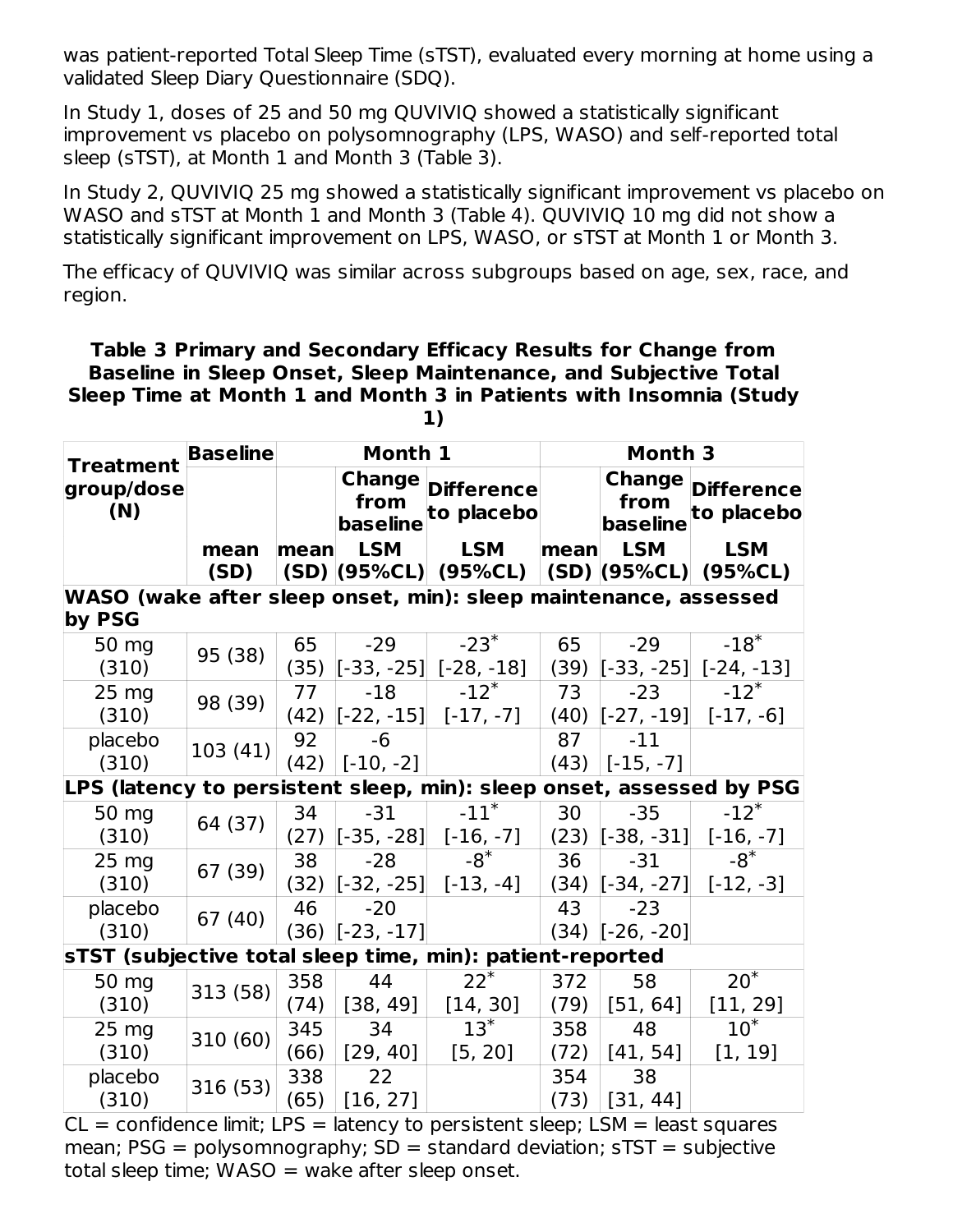$\ast$  doses that were statistically significantly superior (p  $<$  0.05) to placebo after controlling for multiple comparisons.

#### **Table 4 Primary and Secondary Efficacy Results for Change from Baseline in Sleep Onset, Sleep Maintenance, and Subjective Total Sleep Time at Month 1 and Month 3 in Patients with Insomnia (Study**

| ۰.<br>۰. |  |
|----------|--|
| . .      |  |

| <b>Treatment</b>                                                     | <b>Baseline</b> |      | Month 1                                  |                                 | Month 3 |                                   |                                      |
|----------------------------------------------------------------------|-----------------|------|------------------------------------------|---------------------------------|---------|-----------------------------------|--------------------------------------|
| group/dose<br>(N)                                                    |                 |      | <b>Change</b><br>from<br><b>baseline</b> | <b>Difference</b><br>to placebo |         | <b>Change</b><br>from<br>baseline | <b>Difference</b><br>to placebo      |
|                                                                      | mean<br>(SD)    | mean | LSM                                      | LSM<br>(SD) (95%CL) (95%CL)     | mean    | <b>LSM</b>                        | <b>LSM</b><br>$(SD)$ (95%CL) (95%CL) |
| WASO (wake after sleep onset, min): sleep maintenance, assessed      |                 |      |                                          |                                 |         |                                   |                                      |
| by PSG                                                               |                 |      |                                          |                                 |         |                                   |                                      |
| $25 \text{ mg}$                                                      | 106             | 80   | -24                                      | $-12$ <sup>*</sup>              | 80      | $-24$                             | $-10^{*}$                            |
| (309)                                                                | (49)            | (44) |                                          | $[-28, -20]$ $[-18, -6]$        |         |                                   | $(49)$ $[-29, -19]$ $[-17, -4]$      |
| placebo                                                              | 108             | 93   | $-13$                                    |                                 | 91      | $-14$                             |                                      |
| (308)                                                                | (49)            | (50) | $[-17, -8]$                              |                                 | (47)    | $[-19, -9]$                       |                                      |
| LPS (latency to persistent sleep, min): sleep onset, assessed by PSG |                 |      |                                          |                                 |         |                                   |                                      |
| $25 \text{ mg}$                                                      | 69              | 42   | -26                                      | -6                              | 39      | $-29$                             | $-9$                                 |
| (309)                                                                | (41)            |      |                                          | $(39)$ $[-31, -22]$ $[-12, -1]$ |         |                                   | $(37)$ $[-33, -24]$ $[-15, -3]$      |
| placebo                                                              | 72              | 50   | $-20$                                    |                                 | 49      | $-20$                             |                                      |
| (308)                                                                | (46)            |      | $(40)$ [-24, -16]                        |                                 |         | $(46)$ [-24, -15]                 |                                      |
| sTST (subjective total sleep time, min): patient-reported            |                 |      |                                          |                                 |         |                                   |                                      |
| 25 <sub>mg</sub>                                                     | 308             | 353  | 44                                       | $16*$                           | 365     | 56                                | $19^*$                               |
| (309)                                                                | (53)            | (67) | [38, 49]                                 | [8, 24]                         | (70)    | [50, 63]                          | [10, 28]                             |
| placebo                                                              | 308             | 336  | 28                                       |                                 | 347     | 37                                |                                      |
| (308)                                                                | (52)            | (63) | [22, 33]                                 |                                 | (65)    | [31, 43]                          |                                      |

 $CL =$  confidence limit; LPS = latency to persistent sleep; LSM = least squares mean;  $PSG = polysomnography$ ;  $SD = standard deviation$ ;  $STST = subjective$ total sleep time;  $WASO =$  wake after sleep onset.

 $\ast$  doses that were statistically significantly superior (p  $<$  0.05) to placebo after controlling for multiple comparisons.

The effects of QUVIVIQ on LPS, WASO, and sTST were observed at Month 1 and were maintained through Month 3. The change from baseline of sTST by week in Study 1 is presented in Figure 4.

#### **Figure 4 Change from Baseline of sTST by Week (Study 1)**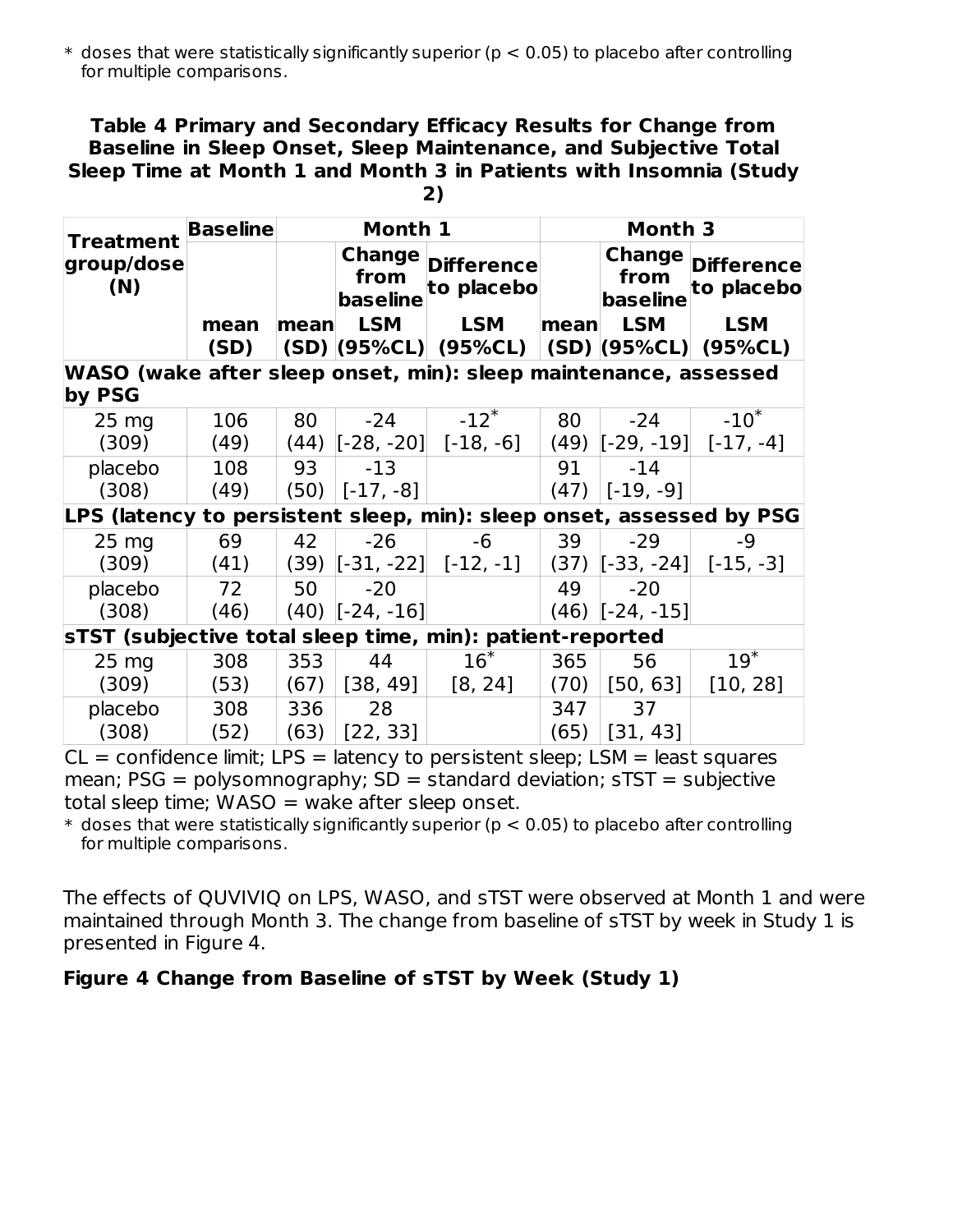

# **14.2 Special Safety Studies**

#### Effects on Driving

A randomized, double-blind, placebo- and active-controlled, four-way crossover study evaluated the effects of nighttime administration of QUVIVIQ on next-morning driving performance, using a driving simulator, 9 hours after dosing in 30 healthy elderly subjects (65–79 years, median age 70 years; 15 men, 15 women) and 30 healthy adult subjects (50–64 years, median age 58 years; 15 men, 15 women). The primary driving performance outcome measure was change in Standard Deviation of Lateral Position (SDLP). Testing was conducted after one night (initial dosing) and after four consecutive nights of treatment with QUVIVIQ 50 mg and 100 mg (two times the maximum recommended daily dose). Zopiclone 7.5 mg was used as an active comparator. For both doses, QUVIVIQ caused a statistically significant impairment in next-morning driving performance in adult or elderly subjects (compared with placebo) after the first dose. Although the mean effect on driving performance was not statistically significant (compared to placebo) after 4 consecutive nights of treatment with either dose of QUVIVIQ, driving ability was impaired in some subjects taking QUVIVIQ.

Patients should be cautioned about the potential for next-morning driving impairment because there is individual variation in sensitivity to QUVIVIQ.

Withdrawal of Therapy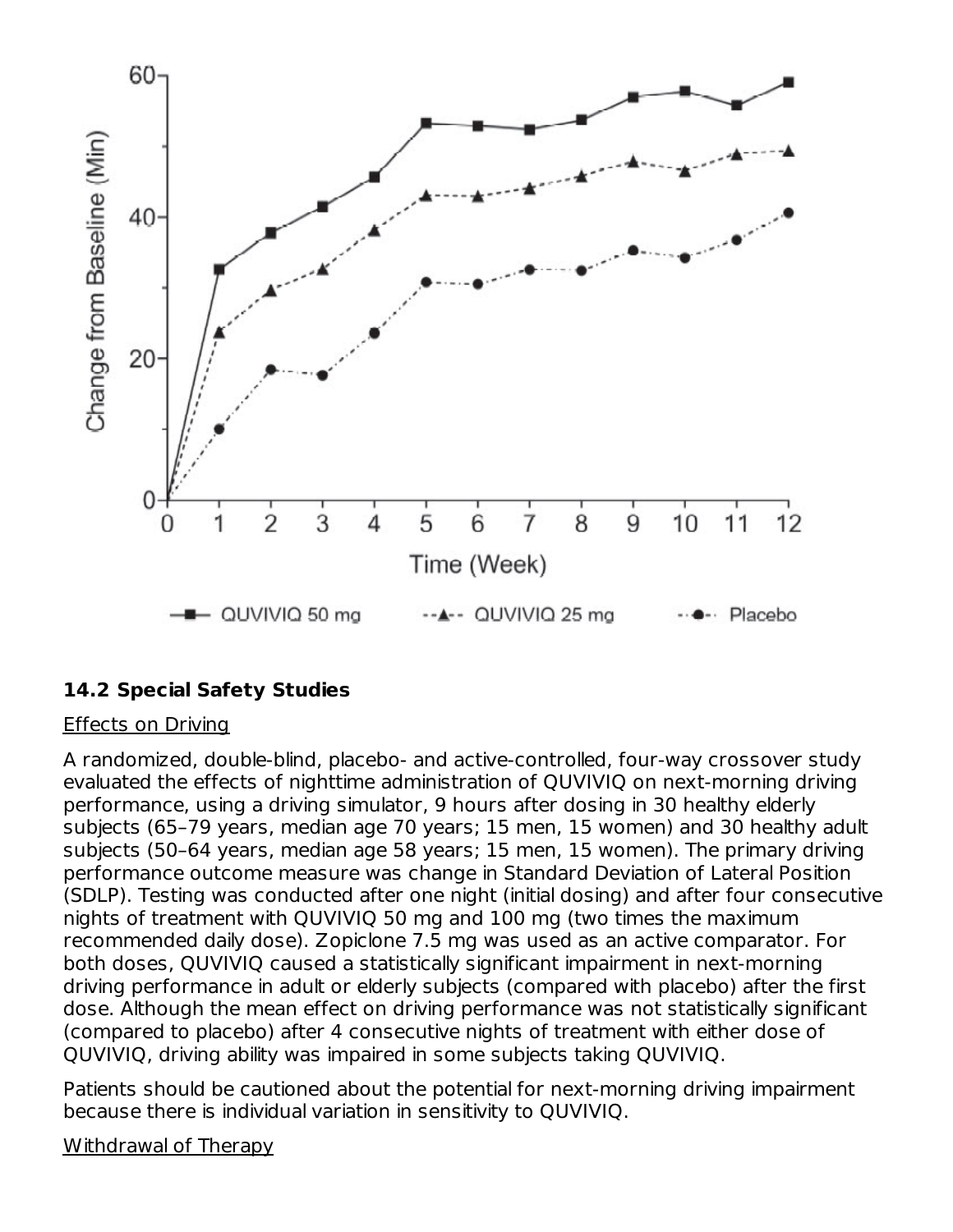### Withdrawal Symptoms

In controlled efficacy and safety studies, withdrawal effects were assessed by the Tyrer Benzodiazepine Withdrawal Symptom Questionnaire following discontinuation of QUVIVIQ, and by adverse event reporting during a single-blind placebo run-out period. No evidence of withdrawal symptoms was observed upon treatment discontinuation.

### Loss of Treatment Effect After Discontinuation

The loss of effect from stopping treatment with QUVIVIQ was assessed during the placebo run-out period after 3 months of treatment with QUVIVIQ in Study 1 and Study 2.

After treatment discontinuation, in Study 1, patients previously treated with QUVIVIQ 50 mg experienced mean increases of 25 minutes in WASO, 16 minutes in LPS during the next night of sleep, and a mean decrease in sTST of 14 minutes per night over the next week, as compared to the last assessment on treatment. Following QUVIVIQ 25 mg discontinuation, a similar pattern was observed with mean increases in WASO of 19 minutes, 15 minutes in LPS, and a mean decrease in sTST of 7 minutes. Similar changes were observed with the 25 mg dose in Study 2. In both studies, patients who were on placebo and continued on placebo in the run-out period experienced minimal changes in WASO, LPS, or sTST.

# **16 HOW SUPPLIED/STORAGE AND HANDLING**

# **16.1 How Supplied**

QUVIVIQ tablets are available as:

- 25 mg, light purple, arc-triangle shaped film-coated tablets debossed with "25" on one side, and "i" on the other side. NDC 80491-7825-3, bottle of 30 with child-resistant closure
- 50 mg: light orange, arc-triangle shaped film-coated tablets debossed with "50" on one side, and "i" on the other side. NDC 80491-7850-3, bottle of 30 with child-resistant closure

# **16.2 Storage and Handling**

Store at 20°C to 25°C (68°F to 77°F), excursions permitted between 15°C and 30°C (59°F and 86°F) [see USP Controlled Room Temperature].

# **17 PATIENT COUNSELING INFORMATION**

Advise the patient to read the FDA-approved patient labeling (Medication Guide).

Administration Instructions

Advise patients to take QUVIVIQ only in the evening within 30 minutes before going to bed and only if they can stay in bed for a full night (at least 7 hours) before being active again [see Dosage and Administration (2.1)].

Advise patients that the effect of QUVIVIQ may be delayed if taken with or soon after a meal [see Dosage and Administration (2.1), Clinical Pharmacology (12.3)].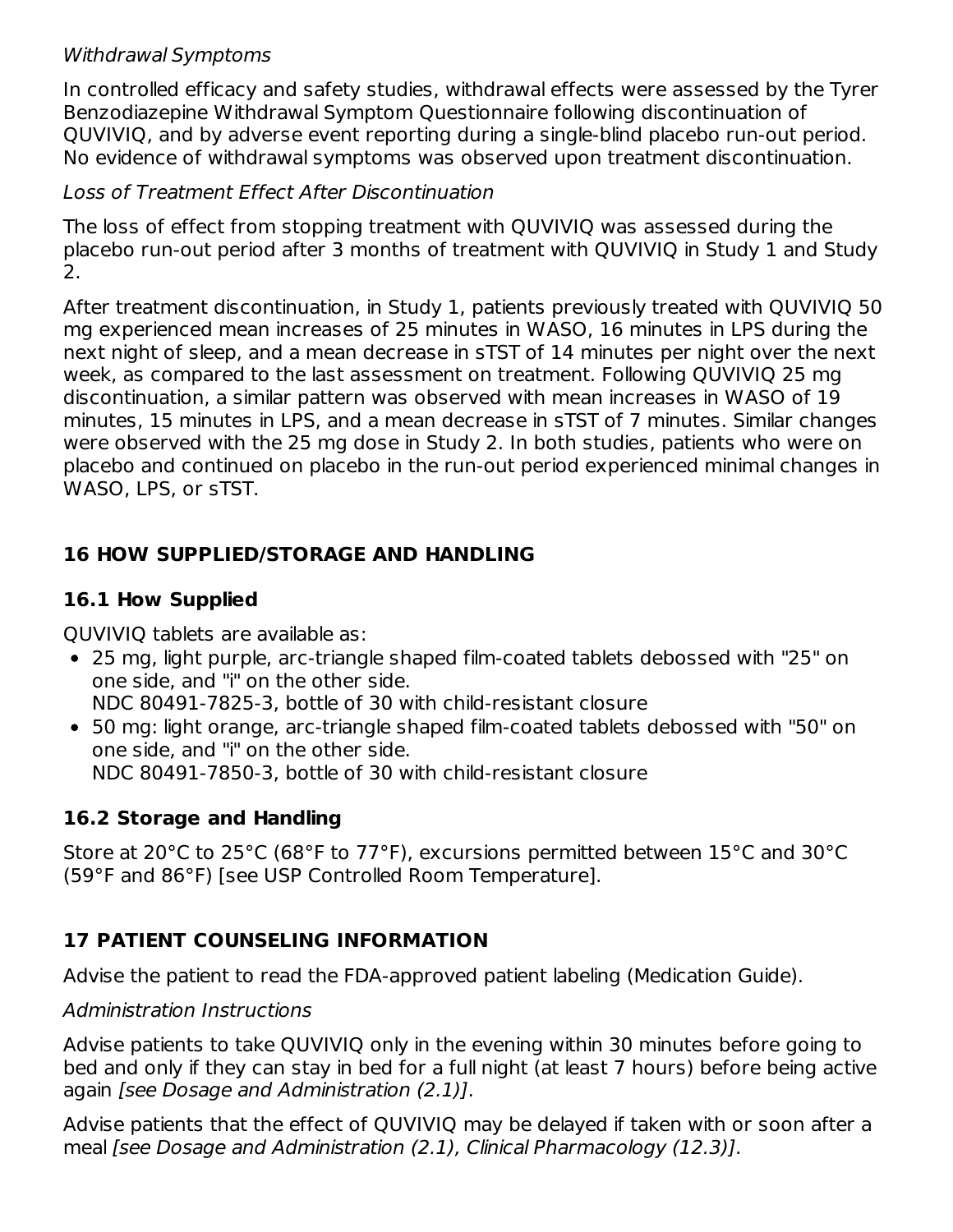### CNS-Depressant Effects and Daytime Impairment

Advise patients that QUVIVIQ can impair daytime wakefulness even when used as prescribed. The risk of daytime impairment is increased if QUVIVIQ is taken with less than a full night of sleep remaining or if a higher than recommended dose is taken. If QUVIVIQ is taken in these circumstances, caution patients against driving and other activities requiring complete mental alertness. Advise patients that increased drowsiness may increase the risk of falls in some patients [see Warnings and Precautions (5.1), Clinical Studies (14.2)].

### Worsening of Depression/Suicidal Ideation

Tell patients to report any worsening of depression or suicidal thoughts immediately [see Warnings and Precautions (5.2)].

#### Sleep Paralysis, Hypnagogic/Hypnopompic Hallucinations, and Cataplexy-Like Symptoms

Advise patients and their families that QUVIVIQ may cause sleep paralysis, which is an inability to move or speak for several minutes during sleep-wake transitions and hypnagogic/hypnopompic hallucinations, including vivid and disturbing perceptions. Symptoms similar to mild cataplexy have occurred with orexin receptor antagonists [see Warnings and Precautions (5.3)].

#### Complex Sleep Behaviors

Instruct patients and their families that hypnotics may cause complex sleep behaviors, including sleep-walking, sleep-driving, preparing and eating food, making phone calls, or having sex while not being fully awake. Tell patients to discontinue QUVIVIQ and notify their healthcare provider immediately if they develop any of these symptoms [see Warnings and Precautions (5.4)].

#### Concomitant Medications

Ask patients about alcohol consumption, medicines they are taking, and drugs they may be taking without a prescription. Advise patients to avoid consuming alcohol with QUVIVIQ [see Warnings and Precautions (5.1), Drug Interactions (7.1), Clinical Pharmacology (12.2)].

#### Pregnancy

Advise patients that there is a pregnancy exposure registry that monitors pregnancy outcomes in women exposed to QUVIVIQ during pregnancy [see Use in Specific Populations (8.1)].

#### Tolerance, Abuse, and Dependence

Tell patients not to increase the dose of QUVIVIQ on their own, and to inform you if they believe the drug "does not work" [see Drug Abuse and Dependence (9)].

Distributed by:

# **Idorsia Pharmaceuticals US Inc.**

One Radnor Corporate Center, Suite 101 100 Matsonford Rd Radnor, PA 19087

IDRS01192022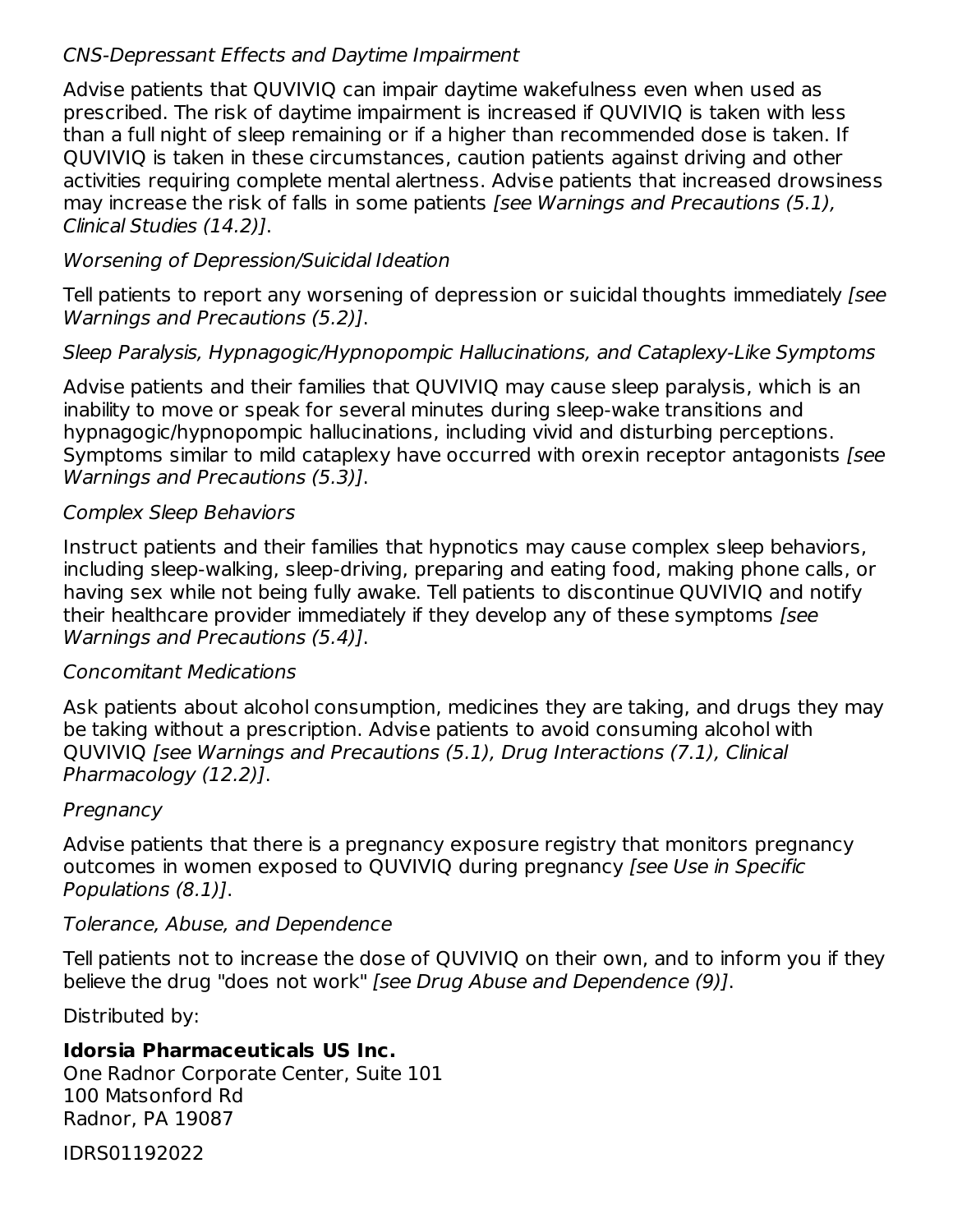#### **MEDICATION GUIDE QUVIVIQ™ (cue-VIH-vick) (daridorexant) tablets, for oral use, CIV**

**What is the most important information I should know about QUVIVIQ? QUVIVIQ may cause serious side effects, including:**

- **Decreased awareness and alertness.** The morning after you take QUVIVIQ, your ability to drive safely and think clearly may be decreased. You may also have sleepiness during the day.
	- Do not take more QUVIVIQ than prescribed.
	- Do not take QUVIVIQ unless you are able to stay in bed for a full night (at least 7 hours) before you must be active again.
	- Take QUVIVIQ in the evening within 30 minutes before going to bed.

See "**What are the possible side effects of QUVIVIQ?**" for more information about side effects.

# **What is QUVIVIQ?**

- QUVIVIQ is a prescription medicine for adults who have trouble falling asleep or staying asleep (insomnia).
- It is not known if QUVIVIQ is safe and effective for use in children.

QUVIVIQ is a federally controlled substance (CIV) because it can be abused or lead to dependence. Keep QUVIVIQ in a safe place to prevent misuse and abuse. Selling or giving away QUVIVIQ may harm others and is against the law.

# **Who should not take QUVIVIQ?**

**Do not take QUVIVIQ if you** fall asleep often at unexpected times (narcolepsy).

### **Before taking QUVIVIQ, tell your healthcare provider about all of your medical conditions, including if you:**

- have a history of depression, mental illness, or suicidal thoughts or actions
- have a history of drug or alcohol abuse or addiction
- have a history of a sudden onset of muscle weakness (cataplexy)
- have a history of daytime sleepiness
- have lung or breathing problems, including sleep apnea
- have liver problems
- are pregnant or plan to become pregnant. It is not known if QUVIVIQ can harm your unborn baby.
	- **Pregnancy Registry**: There is a pregnancy registry for women who are exposed to QUVIVIQ during pregnancy. The purpose of this registry is to collect information about the health of you and your baby. For more information or to participate in the registry, call 1-833-400-9611. Talk with your healthcare provider about the risk to your unborn baby if you take QUVIVIQ during pregnancy.
- are breastfeeding or plan to breastfeed. It is not known if QUVIVIQ passes into your breast milk. Talk to your healthcare provider about the best way to feed your baby during treatment with QUVIVIQ.

**Tell your healthcare provider about all of the medicines you take**, including prescription and over-the-counter medicines, vitamins, and herbal supplements.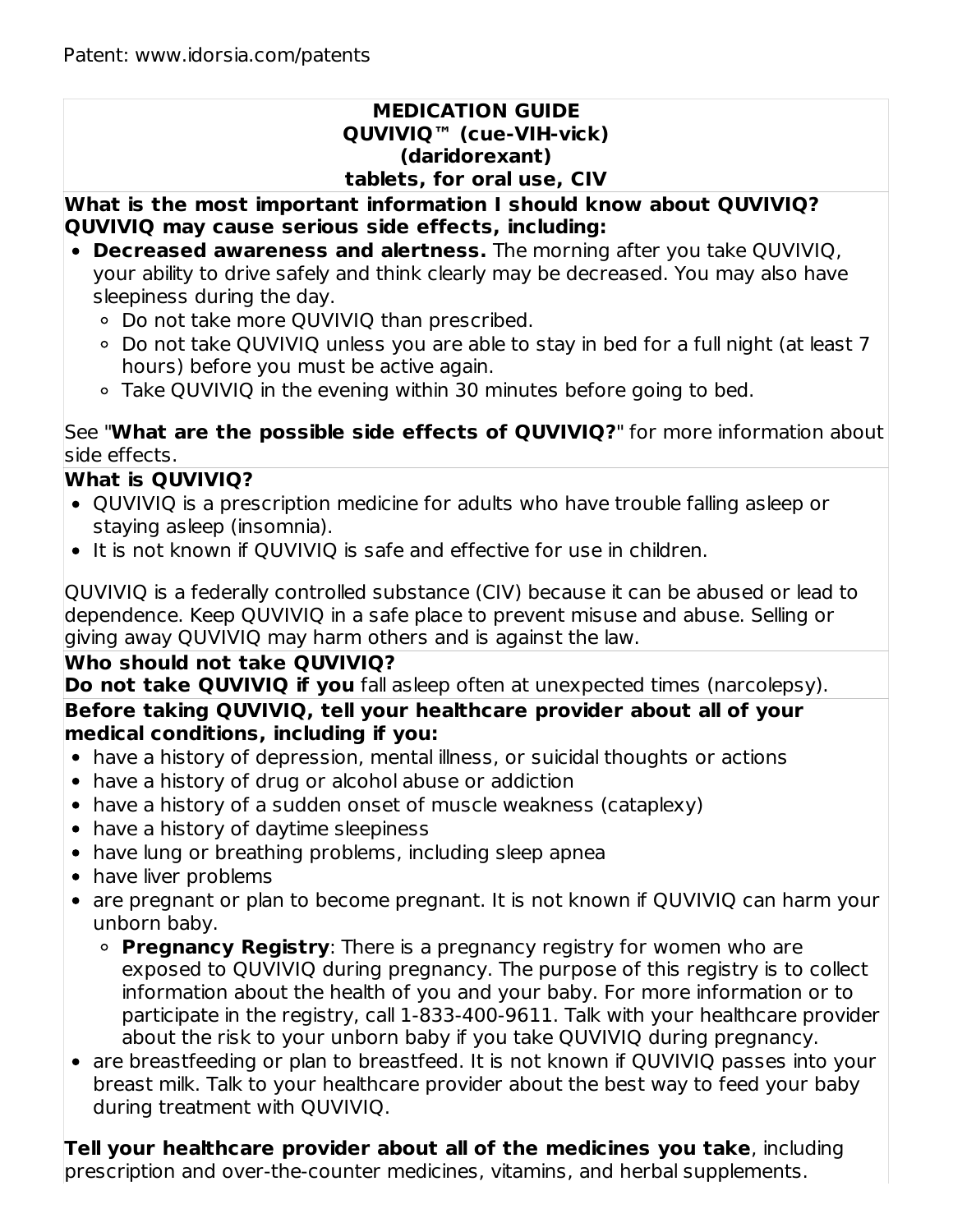Taking QUVIVIQ with certain medicines can cause serious side effects. QUVIVIQ may affect the way other medicines work and other medicines may affect the way QUVIVIQ works.

# **Do not take QUVIVIQ with other medicines that can make you sleepy unless your healthcare provider tells you to.**

Know the medicines you take. Keep a list of them to show your healthcare provider and pharmacist when you get a new medicine.

# **How should I take QUVIVIQ?**

- Take QUVIVIQ exactly as your healthcare provider tells you to take it.
- Do not change your dose of QUVIVIQ without first talking to your healthcare provider.
- **Take QUVIVIQ one time each night**, within 30 minutes before going to bed.
- Only take QUVIVIQ when you can stay in bed for a full night (at least 7 hours).
- QUVIVIQ may take longer to work if you take it with or right after a meal.
- Call your healthcare provider if your insomnia (sleep problem) worsens or is not improved within 7 to 10 days. This may mean that there is another condition causing your sleep problem.
- If you take too much QUVIVIQ, call your healthcare provider or go to the nearest hospital emergency room right away.

# **What should I avoid while taking QUVIVIQ?**

- Do not drink alcohol while taking QUVIVIQ. It can increase the effects of alcohol, which can be dangerous.
- You may still feel drowsy the next day after taking QUVIVIQ.
	- Do not drive, operate heavy machinery, do anything dangerous, or do other activities that require clear thinking if you have taken QUVIVIQ as prescribed but do not feel fully awake, you have taken QUVIVIQ and have had less than a full night of sleep (at least 7 hours), or if you have taken more QUVIVIQ than prescribed by your healthcare provider.

# **What are the possible side effects of QUVIVIQ? QUVIVIQ may cause serious side effects, including:**

- **See** "What is the most important information I should know about QUVIVIQ?"
- **Worsening depression and suicidal thoughts.** Call your healthcare provider right away if you have any worsening depression or thoughts of suicide or dying.
- **Temporary inability to move or talk (sleep paralysis) for up to several minutes, or hallucinations while you are going to sleep or waking up.**
- **Complex sleep behaviors** such as sleep-walking, sleep-driving, preparing and eating food, making phone calls, having sex or doing other activities while not fully awake that you may not remember the next morning. Stop taking QUVIVIQ and call your healthcare provider right away if you experience a complex sleep behavior.

### **The most common side effects of QUVIVIQ include** headache and sleepiness. These are not all of the possible side effects of QUVIVIQ.

Call your doctor for medical advice about side effects. You may report side effects to FDA at 1-800-FDA-1088.

# **How should I store QUVIVIQ?**

- Store QUVIVIQ at room temperature between 68°F to 77°F (20°C to 25°C).
- **Keep QUVIVIQ and all medicines out of the reach of children.**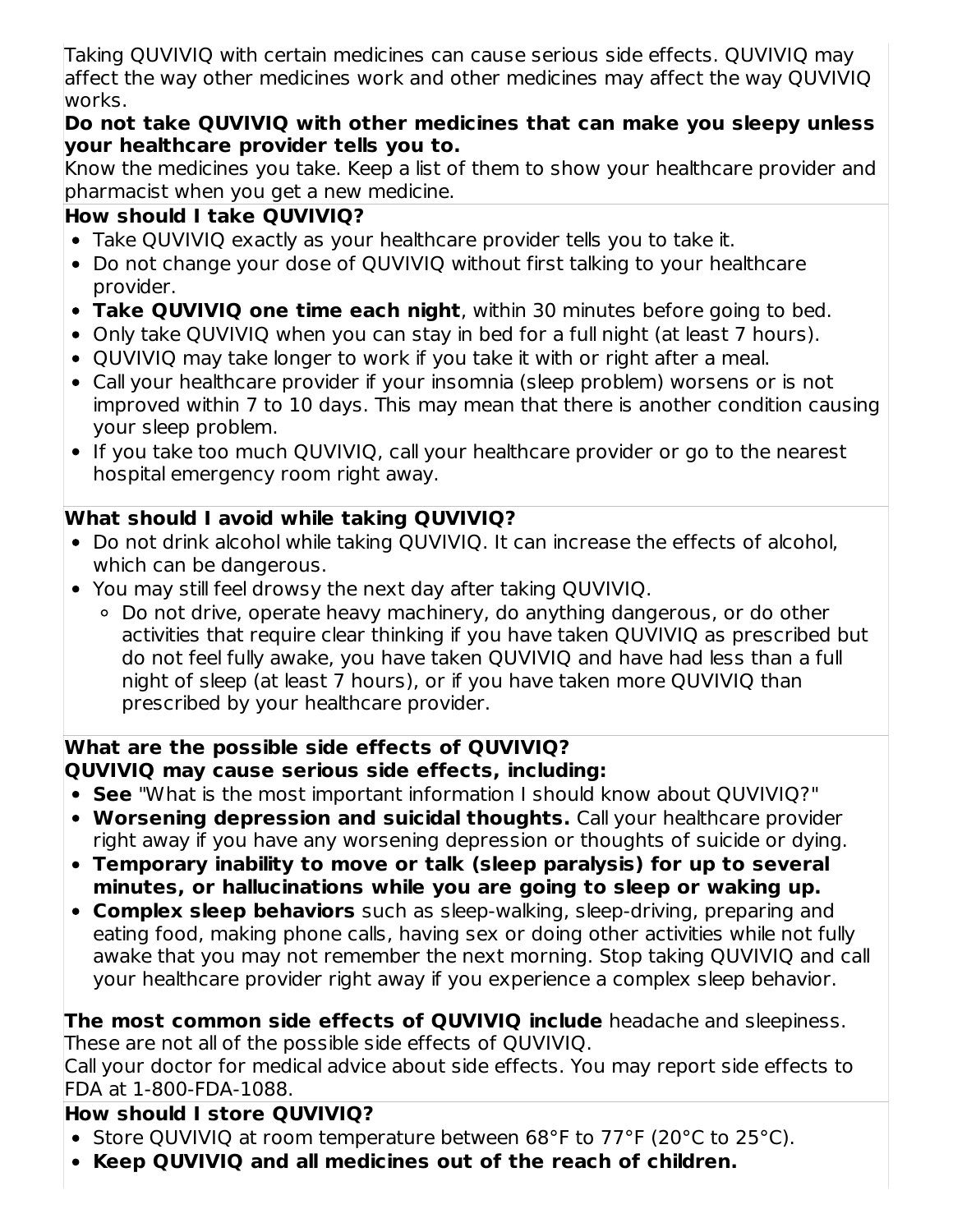| General information about the safe and effective use of QUVIVIQ.                                |  |
|-------------------------------------------------------------------------------------------------|--|
| Medicines are sometimes prescribed for purposes other than those listed in a                    |  |
| Medication Guide. Do not use QUVIVIQ for a condition for which it was not prescribed.           |  |
| Do not give QUVIVIQ to other people, even if they have the same symptoms that you               |  |
| have. It may harm them. You can ask your healthcare provider or pharmacist for                  |  |
| information about QUVIVIQ that is written for healthcare professionals.                         |  |
| <b>What are the ingredients in QUVIVIQ?</b>                                                     |  |
| <b>Active ingredient:</b> daridorexant hydrochloride                                            |  |
| <b>Inactive ingredients</b> : croscarmellose sodium, magnesium stearate, mannitol,              |  |
| $ microcrystalline cellulose, povidone, and silicon dioxide.$ The tablet film coating contains: |  |
| glycerin, hypromellose, iron oxide black, iron oxide red, microcrystalline cellulose, talc,     |  |
| titanium dioxide, and, in the 50 mg tablet only, iron oxide yellow.                             |  |
| Distributed by:                                                                                 |  |
| Idorsia Pharmaceuticals US Inc.                                                                 |  |
| One Radnor Corporate Center, Suite 101                                                          |  |
| 100 Matsonford Rd                                                                               |  |
| Radnor, PA 19087                                                                                |  |
| For more information go to QUVIVIQ.com or call 1-833-400-9611.                                  |  |
| This Medication Guide has been approved by the U.S. Food and Drug<br>Issued:                    |  |
| Administration.<br>4/2022                                                                       |  |
|                                                                                                 |  |

# **PRINCIPAL DISPLAY PANEL - 25 mg Tablet Bottle Carton**

NDC 80491-7825-3

QUVIVIQ<sup>™</sup> (daridorexant) tablets

25 mg CIV

Rx only

For oral use

30 tablets

Dispense the accompanying Medication Guide to each patient.

idorsia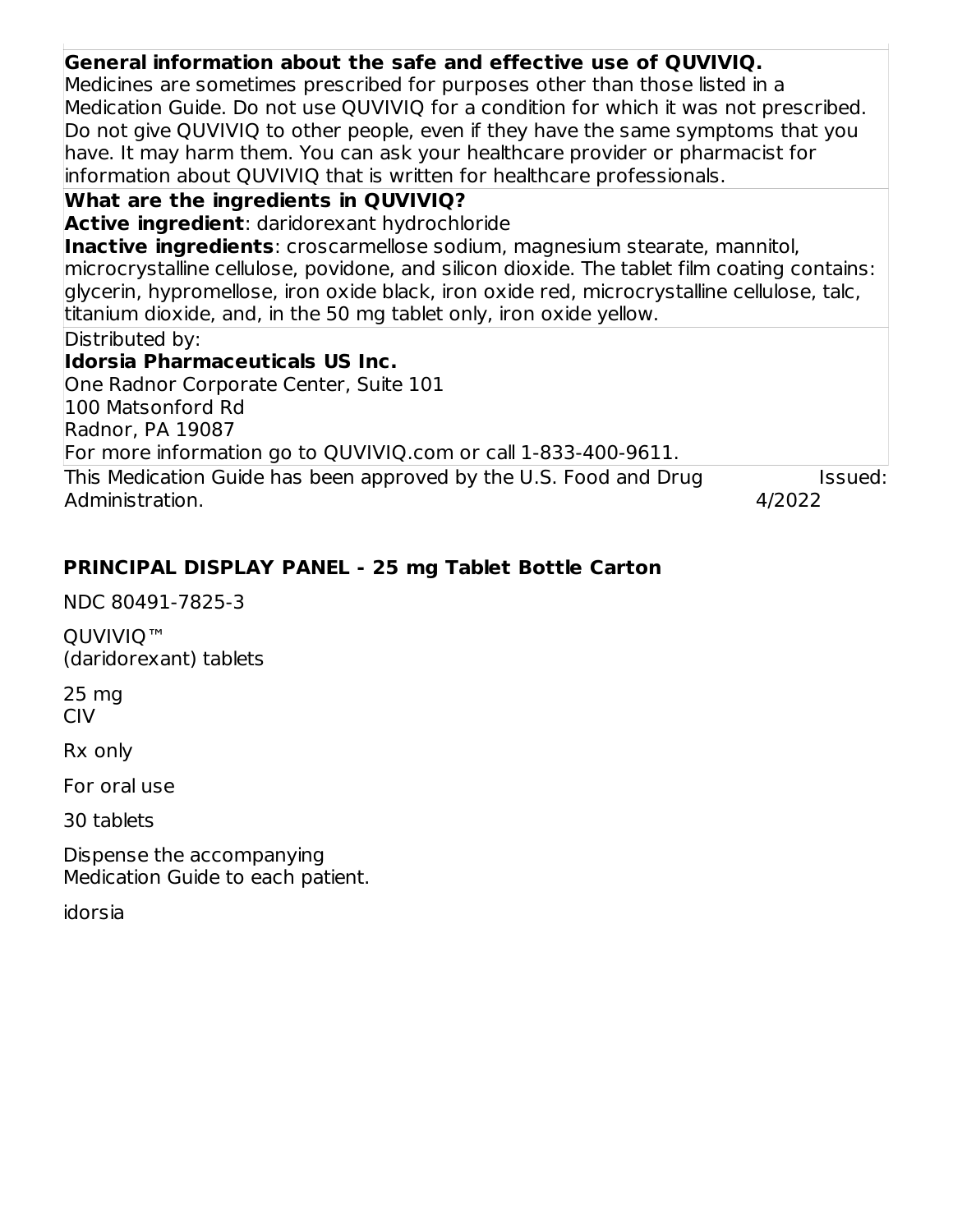

# **PRINCIPAL DISPLAY PANEL - 50 mg Tablet Bottle Carton**

NDC 80491-7850-3

QUVIVIQ™ (daridorexant) tablets

50 mg CIV

Rx only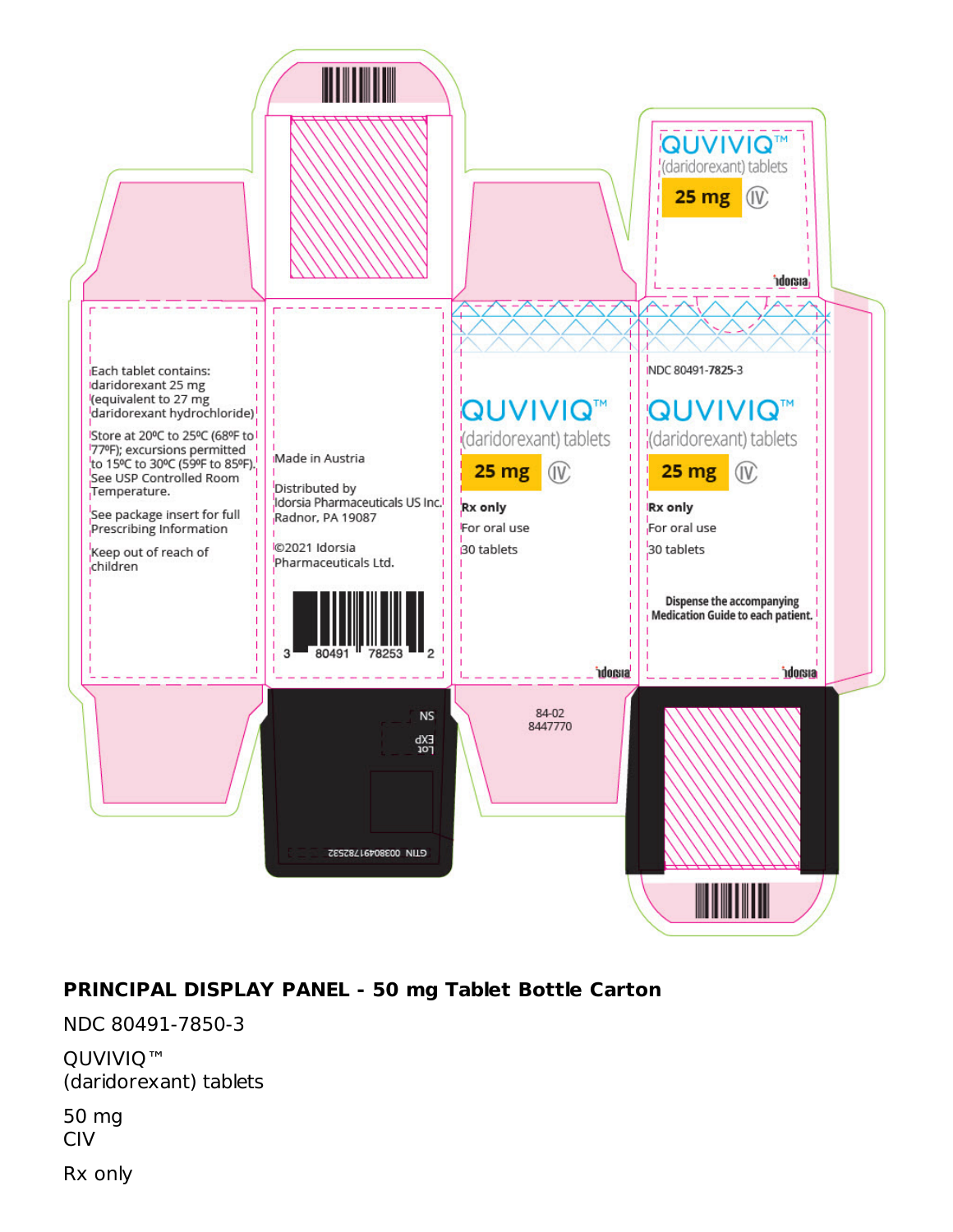For oral use

30 tablets

Dispense the accompanying Medication Guide to each patient.

idorsia

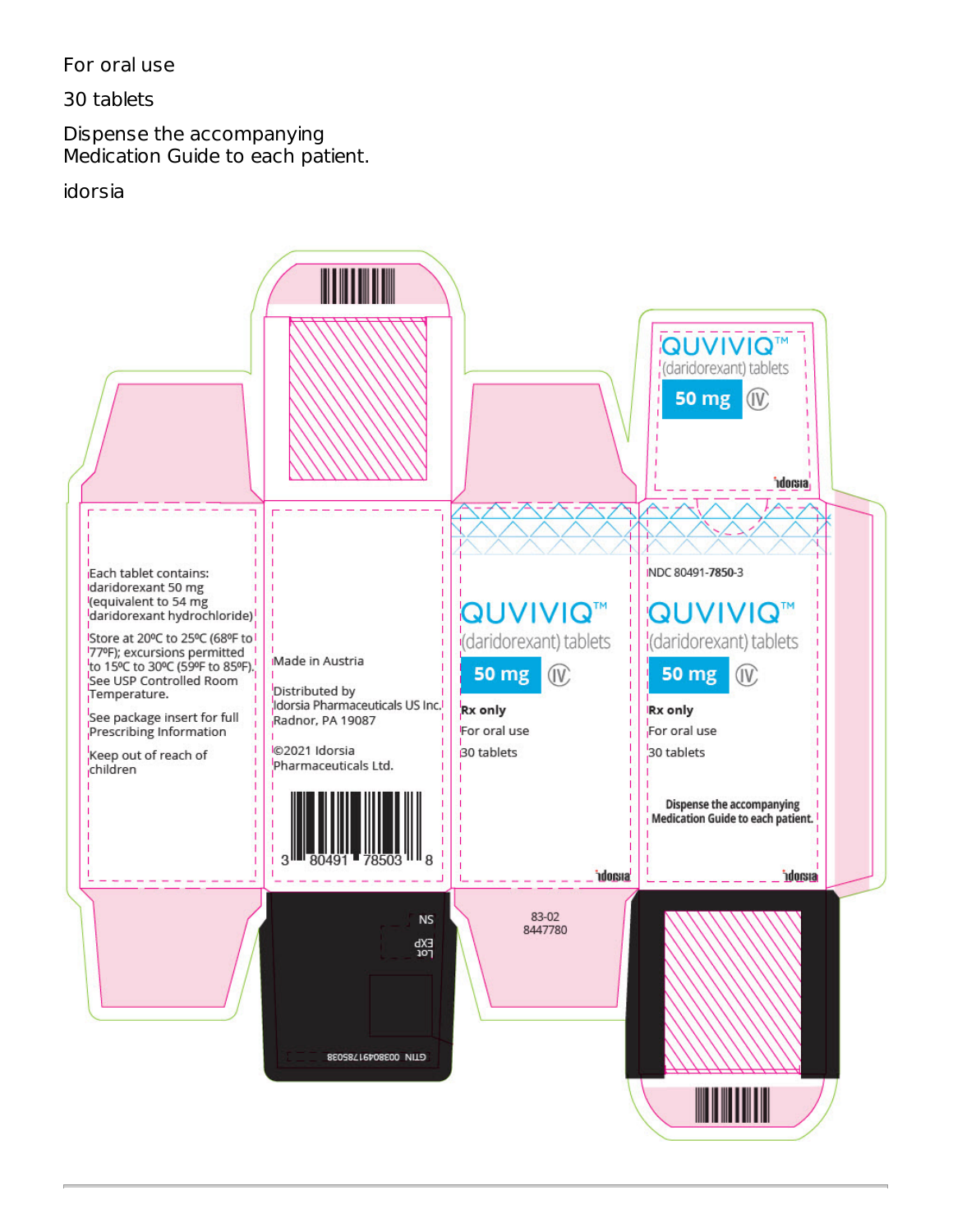# **QUVIVIQ**

daridorexant tablet, film coated

| udhuolexant tablet, hiin coateu                                             |                         |                                                                                            |                           |                                          |                 |                                     |  |  |  |
|-----------------------------------------------------------------------------|-------------------------|--------------------------------------------------------------------------------------------|---------------------------|------------------------------------------|-----------------|-------------------------------------|--|--|--|
| <b>Product Information</b>                                                  |                         |                                                                                            |                           |                                          |                 |                                     |  |  |  |
|                                                                             |                         |                                                                                            |                           |                                          |                 |                                     |  |  |  |
| <b>Product Type</b>                                                         |                         | <b>HUMAN PRESCRIPTION</b><br><b>DRUG</b>                                                   | <b>Item Code (Source)</b> |                                          | NDC:80491-7825  |                                     |  |  |  |
| <b>Route of Administration</b>                                              |                         | ORAL                                                                                       | <b>DEA Schedule</b>       |                                          | <b>CIV</b>      |                                     |  |  |  |
|                                                                             |                         |                                                                                            |                           |                                          |                 |                                     |  |  |  |
| <b>Active Ingredient/Active Moiety</b>                                      |                         |                                                                                            |                           |                                          |                 |                                     |  |  |  |
|                                                                             |                         | <b>Strength</b>                                                                            |                           |                                          |                 |                                     |  |  |  |
|                                                                             |                         | <b>Ingredient Name</b><br>daridorexant (UNII: LMQ24G57E9) (daridorexant - UNII:LMQ24G57E9) |                           | <b>Basis of Strength</b><br>daridorexant |                 | $25 \, mg$                          |  |  |  |
|                                                                             |                         |                                                                                            |                           |                                          |                 |                                     |  |  |  |
| <b>Inactive Ingredients</b>                                                 |                         |                                                                                            |                           |                                          |                 |                                     |  |  |  |
|                                                                             |                         | <b>Ingredient Name</b>                                                                     |                           |                                          |                 | <b>Strength</b>                     |  |  |  |
| Mannitol (UNII: 30WL53L36A)                                                 |                         |                                                                                            |                           |                                          |                 |                                     |  |  |  |
|                                                                             |                         | MICROCRYSTALLINE CELLULOSE 101 (UNII: 7T9FYH5QMK)                                          |                           |                                          |                 |                                     |  |  |  |
| Povidone K30 (UNII: U725QWY32X)                                             |                         |                                                                                            |                           |                                          |                 |                                     |  |  |  |
| <b>WATER (UNII: 059QF0KO0R)</b>                                             |                         |                                                                                            |                           |                                          |                 |                                     |  |  |  |
| Silicon dioxide (UNII: ETJ7Z6XBU4)<br>Magnesium stearate (UNII: 70097M6I30) |                         |                                                                                            |                           |                                          |                 |                                     |  |  |  |
|                                                                             |                         | MICROCRYSTALLINE CELLULOSE 102 (UNII: PNR0YF693Y)                                          |                           |                                          |                 |                                     |  |  |  |
|                                                                             |                         | HYPROMELLOSE, UNSPECIFIED (UNII: 3NXW29V3WO)                                               |                           |                                          |                 |                                     |  |  |  |
| <b>GLYCERIN (UNII: PDC6A3C0OX)</b>                                          |                         |                                                                                            |                           |                                          |                 |                                     |  |  |  |
| Talc (UNII: 7SEV7J4R1U)                                                     |                         |                                                                                            |                           |                                          |                 |                                     |  |  |  |
| Titanium dioxide (UNII: 15FIX9V2JP)                                         |                         |                                                                                            |                           |                                          |                 |                                     |  |  |  |
| FERRIC OXIDE RED (UNII: 1K09F3G675)                                         |                         |                                                                                            |                           |                                          |                 |                                     |  |  |  |
| FERROSOFERRIC OXIDE (UNII: XM0M87F357)                                      |                         |                                                                                            |                           |                                          |                 |                                     |  |  |  |
|                                                                             |                         |                                                                                            |                           |                                          |                 |                                     |  |  |  |
| <b>Product Characteristics</b>                                              |                         |                                                                                            |                           |                                          |                 |                                     |  |  |  |
| Color                                                                       | PURPLE (Light purple)   |                                                                                            | <b>Score</b>              |                                          |                 | no score                            |  |  |  |
| <b>Shape</b>                                                                | TRIANGLE (arc-triangle) |                                                                                            | <b>Size</b>               |                                          | 7 <sub>mm</sub> |                                     |  |  |  |
| <b>Flavor</b>                                                               |                         |                                                                                            | <b>Imprint Code</b>       |                                          | 25; i           |                                     |  |  |  |
| <b>Contains</b>                                                             |                         |                                                                                            |                           |                                          |                 |                                     |  |  |  |
|                                                                             |                         |                                                                                            |                           |                                          |                 |                                     |  |  |  |
| <b>Packaging</b>                                                            |                         |                                                                                            |                           |                                          |                 |                                     |  |  |  |
| <b>Item Code</b><br>#                                                       |                         | <b>Package Description</b>                                                                 |                           | <b>Marketing Start</b><br><b>Date</b>    |                 | <b>Marketing End</b><br><b>Date</b> |  |  |  |
| NDC:80491-<br>1<br>7825-3                                                   | 1 in 1 CARTON           |                                                                                            | 04/07/2022                |                                          |                 |                                     |  |  |  |
| 1                                                                           | Product                 | 30 in 1 BOTTLE; Type 0: Not a Combination                                                  |                           |                                          |                 |                                     |  |  |  |
| NDC:80491-<br>$\overline{2}$<br>7825-1                                      | 1 in 1 CARTON           |                                                                                            | 01/01/2122                |                                          |                 |                                     |  |  |  |
| $\overline{2}$                                                              | Product                 | 7 in 1 BLISTER PACK; Type 0: Not a Combination                                             |                           |                                          |                 |                                     |  |  |  |
| NDC.00101                                                                   |                         |                                                                                            |                           |                                          |                 |                                     |  |  |  |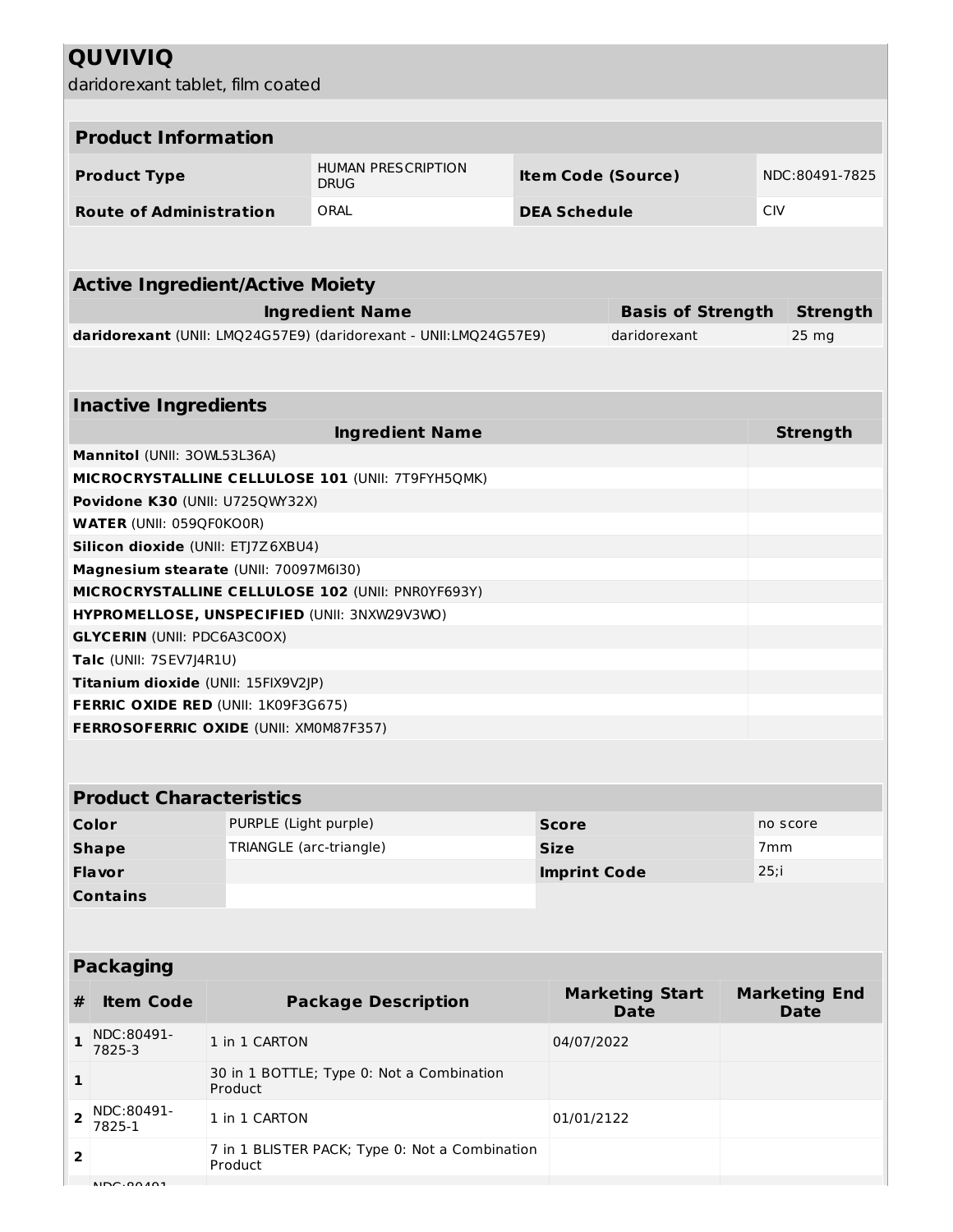| <b>INDC: 90491-</b><br>3<br>7825-2                                         | 1 in 1 CARTON                                             |                                                                  |             | 01/01/2122          |                                       |                 |                              |
|----------------------------------------------------------------------------|-----------------------------------------------------------|------------------------------------------------------------------|-------------|---------------------|---------------------------------------|-----------------|------------------------------|
| 3                                                                          | 7 in 1 BLISTER PACK; Type 0: Not a Combination<br>Product |                                                                  |             |                     |                                       |                 |                              |
|                                                                            |                                                           |                                                                  |             |                     |                                       |                 |                              |
| <b>Marketing Information</b>                                               |                                                           |                                                                  |             |                     |                                       |                 |                              |
| <b>Marketing</b><br><b>Category</b>                                        |                                                           | <b>Application Number or Monograph</b><br><b>Citation</b>        |             |                     | <b>Marketing Start</b><br><b>Date</b> |                 | <b>Marketing End</b><br>Date |
| <b>NDA</b>                                                                 | NDA214985                                                 |                                                                  |             | 04/07/2022          |                                       |                 |                              |
|                                                                            |                                                           |                                                                  |             |                     |                                       |                 |                              |
|                                                                            |                                                           |                                                                  |             |                     |                                       |                 |                              |
| QUVIVIQ                                                                    |                                                           |                                                                  |             |                     |                                       |                 |                              |
| daridorexant tablet, film coated                                           |                                                           |                                                                  |             |                     |                                       |                 |                              |
|                                                                            |                                                           |                                                                  |             |                     |                                       |                 |                              |
| <b>Product Information</b>                                                 |                                                           |                                                                  |             |                     |                                       |                 |                              |
| <b>Product Type</b>                                                        |                                                           | <b>HUMAN PRESCRIPTION</b><br><b>DRUG</b>                         |             |                     | <b>Item Code (Source)</b>             |                 | NDC:80491-7850               |
| <b>Route of Administration</b>                                             |                                                           | ORAL                                                             |             | <b>DEA Schedule</b> |                                       | <b>CIV</b>      |                              |
|                                                                            |                                                           |                                                                  |             |                     |                                       |                 |                              |
|                                                                            |                                                           |                                                                  |             |                     |                                       |                 |                              |
| <b>Active Ingredient/Active Moiety</b>                                     |                                                           |                                                                  |             |                     |                                       |                 |                              |
|                                                                            |                                                           | <b>Ingredient Name</b>                                           |             |                     | <b>Basis of Strength</b>              |                 | <b>Strength</b>              |
|                                                                            |                                                           | daridorexant (UNII: LMQ24G57E9) (daridorexant - UNII:LMQ24G57E9) |             |                     | daridorexant                          |                 | 50 mg                        |
|                                                                            |                                                           |                                                                  |             |                     |                                       |                 |                              |
| <b>Inactive Ingredients</b>                                                |                                                           |                                                                  |             |                     |                                       |                 |                              |
|                                                                            |                                                           | <b>Ingredient Name</b>                                           |             |                     |                                       |                 | <b>Strength</b>              |
| Mannitol (UNII: 30WL53L36A)                                                |                                                           |                                                                  |             |                     |                                       |                 |                              |
|                                                                            |                                                           | MICROCRYSTALLINE CELLULOSE 101 (UNII: 7T9FYH5QMK)                |             |                     |                                       |                 |                              |
| Povidone K30 (UNII: U725QWY32X)                                            |                                                           |                                                                  |             |                     |                                       |                 |                              |
| <b>WATER (UNII: 059QF0KO0R)</b>                                            |                                                           |                                                                  |             |                     |                                       |                 |                              |
| Silicon dioxide (UNII: ETJ7Z6XBU4)                                         |                                                           |                                                                  |             |                     |                                       |                 |                              |
| Magnesium stearate (UNII: 70097M6I30)                                      |                                                           |                                                                  |             |                     |                                       |                 |                              |
|                                                                            |                                                           | MICROCRYSTALLINE CELLULOSE 102 (UNII: PNR0YF693Y)                |             |                     |                                       |                 |                              |
|                                                                            |                                                           | HYPROMELLOSE, UNSPECIFIED (UNII: 3NXW29V3WO)                     |             |                     |                                       |                 |                              |
| <b>GLYCERIN (UNII: PDC6A3C0OX)</b>                                         |                                                           |                                                                  |             |                     |                                       |                 |                              |
| Talc (UNII: 7SEV7J4R1U)                                                    |                                                           |                                                                  |             |                     |                                       |                 |                              |
| Titanium dioxide (UNII: 15FIX9V2JP)<br>FERRIC OXIDE RED (UNII: 1K09F3G675) |                                                           |                                                                  |             |                     |                                       |                 |                              |
| <b>FERROSOFERRIC OXIDE (UNII: XM0M87F357)</b>                              |                                                           |                                                                  |             |                     |                                       |                 |                              |
| FERRIC OXIDE YELLOW (UNII: EX43802MRT)                                     |                                                           |                                                                  |             |                     |                                       |                 |                              |
|                                                                            |                                                           |                                                                  |             |                     |                                       |                 |                              |
|                                                                            |                                                           |                                                                  |             |                     |                                       |                 |                              |
| <b>Product Characteristics</b>                                             |                                                           |                                                                  |             |                     |                                       |                 |                              |
| Color                                                                      | ORANGE (Light orange)                                     |                                                                  |             | <b>Score</b>        |                                       |                 | no score                     |
| <b>Shape</b>                                                               | TRIANGLE (arc-triangle)                                   |                                                                  | <b>Size</b> |                     |                                       | 7 <sub>mm</sub> |                              |
| <b>Flavor</b>                                                              |                                                           |                                                                  |             | <b>Imprint Code</b> |                                       | $50;$ i         |                              |